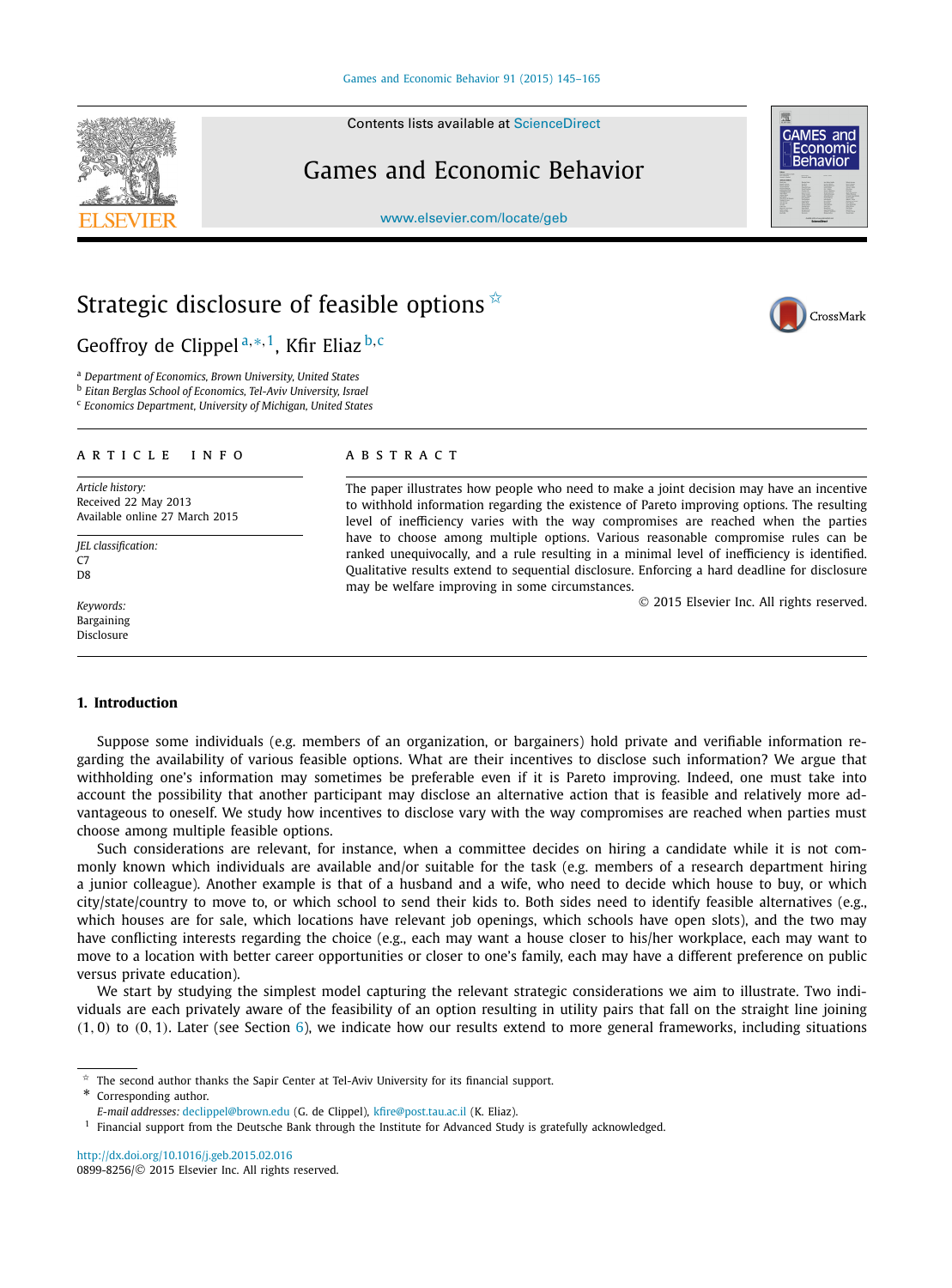where individuals may be unaware of any feasible action with positive probability, situations where individuals may be aware of more than one feasible action, and situations where feasible options result in utility pairs that fall on a symmetric curve that need not be straight. $<sup>2</sup>$ </sup>

In the static disclosure game, participants must decide simultaneously whether to disclose the feasible option they are aware of. Depending on the strategy they follow, and the hard evidence they hold, either zero, one or two feasible options will be disclosed. The final outcome and resulting utilities then depend on how collective decisions are made. Various procedures come to mind. Perhaps the simplest is to choose at random with the help of a fair coin. More generally, collective decisions could result from the implementation of given bargaining protocols, or the application of basic fairness principles. Our analysis accommodates diverse ways of reaching compromises. Formally, a compromise rule associates with every set of disclosed options, a lottery over these options, or more precisely the pair of expected utilities associated to this lottery. It is "regular" if it satisfies basic properties of anonymity, ex-post efficiency, and monotonicity (see definitions in Section [2\)](#page-2-0). [Proposition 1](#page-4-0) provides a characterization of the (unique) symmetric Bayesian Nash equilibrium of the disclosure game given any regular compromise rule.

Our second main result is normative in nature. Are some regular rules unequivocally superior to others in terms of the efficiency level they induce in the disclosure game? We define a partial order on compromise rules, and prove that the efficiency level is increasing with that order. It also allows to identify an optimal regular rule, which happens to coincide with the [Nash \(1950\)](#page-20-0) solution in the special case where utility pairs associated with collective decisions fall on the straight line joining on *(*1*,* 0*)* and *(*0*,* 1*)*.

It is tempting to think that inefficiency is driven by the fact that there is a single opportunity to speak. Wouldn't individuals give in, and disclose their information, right before they are about to settle on the Pareto inferior status quo because no option has been disclosed? Not necessarily: at any point in time, individual *i* prefers *j* to give in first when there is a high likelihood that *j* is aware of an option that is relatively more advantageous to *i*. To address this question we analyze two variants of a dynamic disclosure game. Both variants exhibit inefficiency in the form of delay. In the first variant, where a choice is made as soon as one option is disclosed, the partial ranking we identified in our analysis of the static game remains relevant as information gets disclosed no later when using a superior compromise rule. In particular, the compromise rule that was optimal for the static game remains optimal for the dynamic game as well. In the second variant, where each player can react to a disclosure of the other party, any regular compromise rule induces the *same* (perfect Bayesian Nash) equilibrium probability of disclosure, which is *lower* than the equilibrium probability when players cannot respond to disclosure.

Our analysis allows us to investigate whether enforcing deadlines enhances mutual disclosure. The static game exhibits an extreme deadline as players must disclose by some prespecified date. The first variant of the dynamic game exhibits a more flexible deadline in the sense that a player must disclose no later than his opponent. The second variant of the dynamic game essentially has no deadline. While a flexible deadline is preferred to no deadline in terms of delay, we cannot make a general welfare comparisons between the static and dynamic games. Instead, we provide a robust example where enforcing a hard deadline, namely to speak once or never thereafter, is preferable to letting individuals speak at any point in time. This illustrates that limiting the opportunity to disclose may have a positive impact on welfare.

*Related literature* Our paper fits into the literature on information revelation in committees (see e.g. Hao and [Suen,](#page-20-0) 2009 for a survey), as well as the literature on expert advices (see e.g. [Sobel,](#page-20-0) 2010 for a survey) if one interprets the compromise rule as capturing the decision of a fictitious third party. Milgrom and [Roberts \(1986\)](#page-20-0) is the closest model within this literature as it shares two important features with our setting, the presence of multiple "senders" (the two informed individuals) and of verifiable information (a problem of disclosure instead of cheap talk). Some key differences, though, lead to distinct results. Competition among multiple senders leads to first-best efficiency in their model, but not in ours because information is incomplete. An individual does not know indeed the option that his partner is aware of. Classic results on information unraveling do not apply either because information is about the feasibility of an option, not about a state of nature that impacts preferences. If an individual knows that his opponent is withholding information regarding the feasibility of some option, there is nothing he or the third party can do without knowing what that collective action is.

In a classic paper, Kalai and [Samet \(1985\)](#page-20-0) study a non-cooperative destruction game that precedes a bargaining stage. Opportunities at the bargaining stage are captured in their model by utility possibility sets. In the prebargaining stage, individuals simultaneously choose which utility pairs (if any) to take away from that set. A proportional solution for the bargaining stage associates to each utility possibility set the utility pair in it that is as high as possible on a given straight line with positive slope. When payoffs associated to disclosed options fall on the line joining *(*1*,* 0*)* to *(*0*,* 1*)*, as in most of our paper, a proportional solution picks  $(α, 1−α)$  for a given  $α ∈ [0, 1]$  if such a utility pair is feasible, and  $(0, 0)$  otherwise. Kalai and Samet observe that no destruction is a dominant strategy for both bargainers when bargaining outcomes coincide with a fixed proportional solution.<sup>3</sup> While our game involves disclosure instead of destruction, and is of incomplete instead

<sup>&</sup>lt;sup>2</sup> Extensions to asymmetric problems, problems involving more than two individuals, and problems with feasible actions that result in Pareto comparable utility profiles are left for future work.

 $3$  Kalai and Samet also establish a partial converse result when utility possibility sets are comprehensive: (a) no destruction is a dominant strategy in all problems only if the solution is monotone (a different notion of monotonicity than the one we consider below), and (b) a solution is monotone, (weakly) Pareto efficient, homogenous and strictly individually rational if and only if it is proportional (see also [Kalai,](#page-20-0) 1977).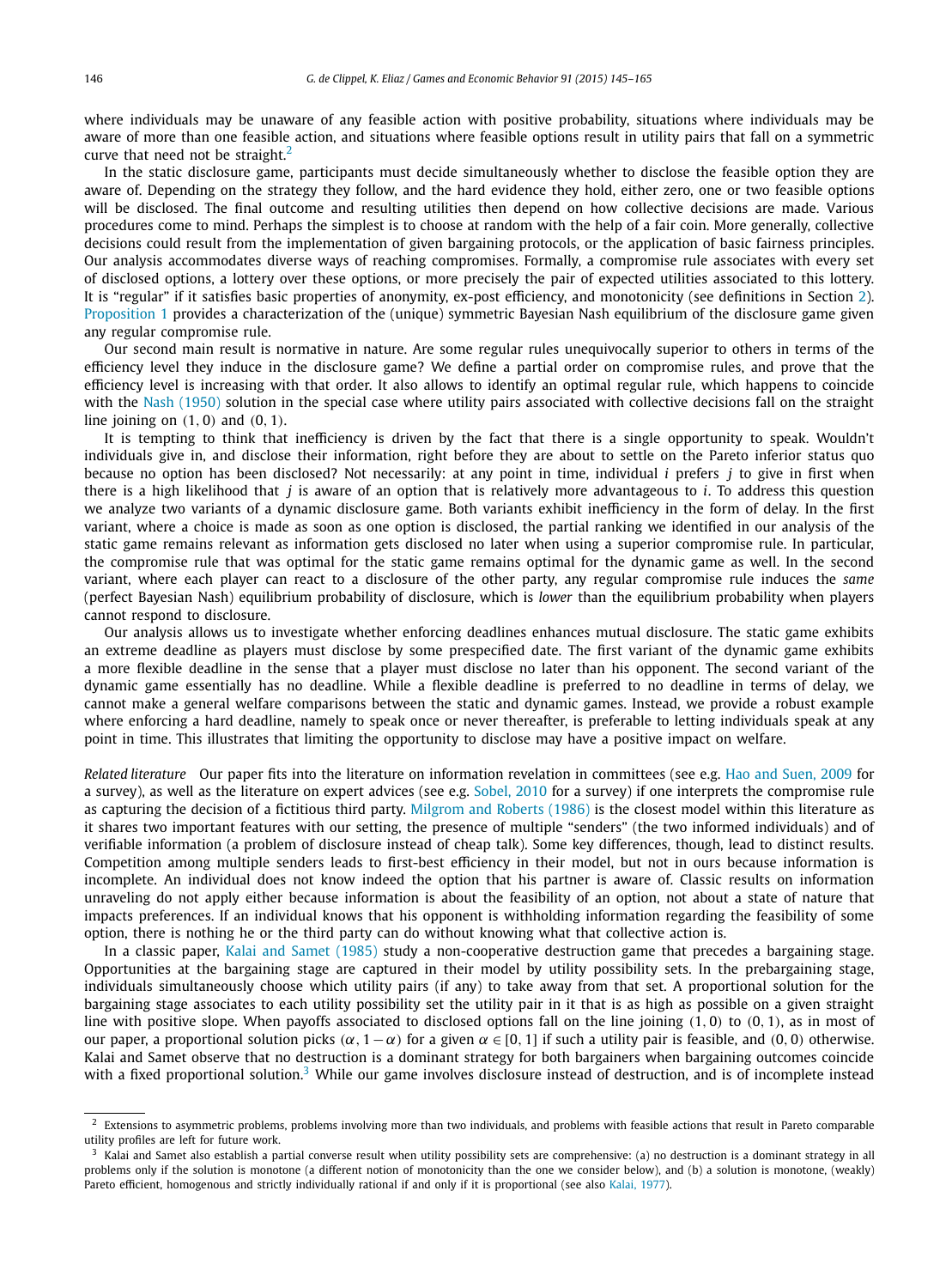<span id="page-2-0"></span>of complete information, a similar result applies in our framework: compromising via a given proportional solution makes disclosure dominant in all circumstances. Proportional compromise rules are not regular (and thus not covered by our analysis) because they are ex-post inefficient. Rules that are ex-post inefficient are unlikely to be followed, as they are not renegotiation-proof. For instance, the proportional rule selects the status quo when only one individual reveals his type in the disclosure game, $4$  despite the fact that a Pareto superior option is available. A similar problem occurs when both individuals disclose feasible options that deliver utility pairs that are both above or both below the straight line defining the proportional solution. Beyond the difficulty associated with a lack of renegotiation-proofness, we show in the supplementary online appendix that the efficiency loss associated with proportional rules (due to inefficiency at the compromise stage) is larger than the efficiency loss of our optimal ex-post efficient rule (due to inefficiency at the disclosure stage), except in rare circumstances where individuals face a high likelihood of knowing an option that is "unfavorable" (see [Definition 1\)](#page-5-0) to them.

[Frankel \(1998\)](#page-20-0) provides a first analysis of individual incentives to identify feasible options, a problem of acquisition instead of transmission of information. For instance, in one of the models he studies, each bargainer *i* simultaneously chooses a probability  $p_i$  and an interval  $I_i \subseteq [\frac{1}{2}, 1]$ , incurring a cost, which increases with  $p_i$  and decreases with the length of  $I_i$ . With probability  $p_i$  bargainer *i* gets an "idea", which gives him a payoff of  $x_i$ , where  $x_i$  is drawn from a uniform distribution on *Ii* . With probability 1 − *pi* , bargainer *i* gets no idea. The realizations of the two bargainers are then revealed (they have no choice on the matter) and a coin is tossed to select one of the realized ideas (if only one idea was realized, it is selected with certainty), and if no idea was realized, both get zero. Frankel shows that in equilibrium, the choices of  $(p_i, I_i)_{i=1,2}$  can be either excessive or suboptimal. Determining how different compromise rules affect individual incentives to acquire costly information regarding the feasibility of options, and building on our model by adding costly search as a preliminary stage to strategic disclosure are both interesting questions for future research.

While some features of the disclosure games we study are reminiscent of games where players have to make concessions, there are important differences between the two. While there is no agreed-upon definition of a concession game, some consider games in which every period a player decides how much of the pie to give up to the other player (as in [Compte](#page-20-0) and [Jehiel,](#page-20-0) 2004), while others (as in Ordover and [Rubinstein,](#page-20-0) 1986) consider games where each player needs to decide up to some deadline whether to accept the other player's favorite outcome. In contrast, in our framework a player who "acts" discloses an option, which may be strictly *better* for him than the option known to the other player. In this sense, disclosing information is not analogous to conceding since the disclosing player can *gain* (at the expense of the other player) from disclosing. In addition, whether or not a player *i* discloses his option, his payoff will depend on player *j*'s type whenever *j* discloses.

Finally, the dynamic disclosure game, presented in Section [5,](#page-6-0) is related to the analysis of the war of attrition and related games of costly waiting in continuous time and with asymmetric information (see e.g., Gul and Lundholm, [1995; Ponsati](#page-20-0) and Sákovics, [1995; Bulow](#page-20-0) and Klemperer, 1999). The key difference between these games and ours is that each player's payoff depends on the other player's type, either directly when one's opponent has disclosed an option, or via the compromise rule when both have disclosed at the same time (as may happen in the unique symmetric equilibrium of our game). In addition, the war of attrition has oftentimes been analyzed as an all-pay auction where the players' preferences are quasi-linear in the cost of delay (see, e.g., the "generalized" war of attrition by Bulow and [Klemperer,](#page-20-0) 1999), which is not the case in our framework. These differences imply that standard techniques used to solve the above waiting games do not apply to the present context.

# **2. Benchmark model**

Two individuals face a large set of feasible options, but do not know which are actually feasible and/or what the associated payoffs are. Each has learned, either by chance or as a result of active search, $5$  about the feasibility of a single option, represented in the space of utilities as a pair of non-negative real numbers. As a starting point, we assume that these payoffs fall on the straight line joining *(*1*,* 0*)* to *(*0*,* 1*)*, with *(*0*,* 0*)* determining the reference payoffs that prevail when no option is chosen. We show in Section [6](#page-8-0) that our analysis extends to more general sets, and to problems where an individual may be aware of multiple actions or none at all.

To simplify the exposition we define an individual's type to be his utility from the payoff pair he is aware of. We let *x* denote the first individual's type (i.e., he is aware of the payoff pair  $(x, 1 - x)$ ), and we let *y* denote the other individual's type (i.e., he is aware of  $(1 - y, y)$ ).

An individual does not know what utility pair his opponent is aware of. Beliefs are captured by a common density *f* on [0*,* 1] with full support. Consider for instance the case of two parties with conflicting objectives who need to agree on a person to hire. While parties may know the distribution of the potential candidates' characteristics in the population, the characteristics of any given candidate and whether he or she is interested in being considered for the position are not self-evident.

<sup>4</sup> Except in the zero probability event where the disclosed option results in utilities with the right proportions.

<sup>&</sup>lt;sup>5</sup> In this latter case, our work can serve as a building block of a more elaborate model designed to understand incentives to search before the disclosure stage.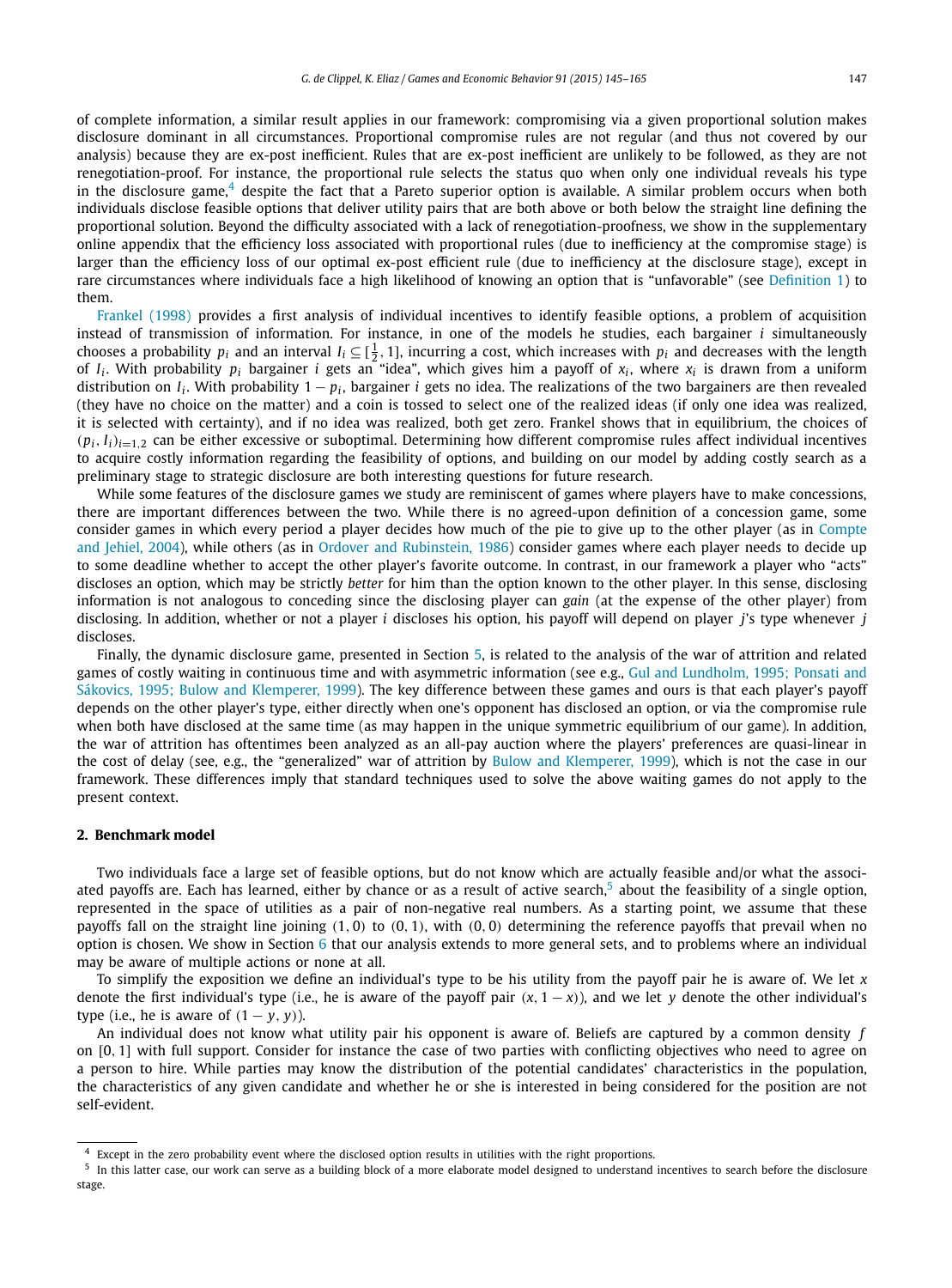<span id="page-3-0"></span>The game starts with the *disclosure stage*. At that point, individuals decide independently whether to disclose the feasibility of the collective action they are aware of. $6$  We assume that types are verifiable once disclosed, and hence an individual cannot report anything else than what he knows. The benchmark model may be viewed as a situation in which the two parties need to submit hard evidence on a feasible option (from which the payoffs can be inferred) until some prespecified (and rigid) deadline, and submissions will be reviewed only at the deadline (i.e., submitting before the deadline has no effect, and evidence submitted after the deadline is not accepted).

The game ends with the *compromise stage*, where individuals decide which option to pick. Only those actions for which there is verifiable evidence attesting to their feasibility (and from which the payoffs can be inferred) can be selected. Going back to our hiring example, members of the hiring committee can only choose among a list of candidates that is presented to them.

Including the possibility of making no choice, there can be at most three alternatives to choose from depending on the number of options that have been disclosed. We study problems where monetary compensations are not available, or deemed inappropriate. Compromises can thus be reached only by using *lotteries* over the disclosed options.<sup>7</sup> The details of the underlying process determining how this lottery depends on the set of available options does not matter for our analysis. All what matters is how the final expected payoffs vary, which will be captured by a *compromise rule r* :  $([0, 1] \times$  $\{\emptyset\}\times([0,1]\times\{\emptyset\})\to\mathbb{R}^2_+$ . We assume that  $r(\emptyset,\emptyset)=(0,0)$ , i.e., if no option was disclosed then the only available alternative – do nothing – is selected. The compromise rule can be a reduced-form of the equilibrium outcome of some explicit bargaining protocol, or of the outcome associated with some fairness criteria, or of some previously agreed-upon standard.

Our analysis applies to any compromise rule *r* that satisfies the following three regularity properties. A *regular* compromise rule is

- 1. *ex-post efficient*, meaning that it selects utility pairs that are Pareto efficient given the feasible options that have been disclosed: for all x,  $y \in [0, 1]$ ,  $r(x, \emptyset) = (x, 1 - x)$ ,  $r(\emptyset, y) = (1 - y, y)$ , and there exists  $\alpha \in [0, 1]$  such that  $r(x, y) =$  $\alpha(x, 1-x) + (1-\alpha)(1-y, y)$ .
- 2. anonymous, meaning that the individuals' identity is irrelevant for determining the compromise:  $r_i(x, y) = r_i(y, x)$ .
- 3. *monotone*, in the sense of giving a larger utility to an individual when disclosed actions are more favorable to him:  $x' \ge x, y' \le y \Rightarrow r_1(x', y') \ge r_1(x, y)$  and  $r_2(x', y') \le r_2(x, y)$ , for all x, x', y, and y' in [0, 1].

The regularity conditions are meant to capture common features of prevalent collective decision processes. The first part of our analysis will be positive, characterizing symmetric Bayesian Nash equilibria of the disclosure game for a given regular compromise rule, and computing their associated level of efficiency. For this part, we highlight that our regularity conditions are met by all classic collective decision processes discussed in the literature (non-cooperative and axiomatic bargaining, as well as social choice). The second part of our analysis is normative, characterizing a regular compromise rule that systematically minimizes the level of inefficiency at the disclosure stage. This could be viewed as a constrained mechanism design exercise. Even if they might be ready to change to some extent the way compromises are reached in order to improve efficiency at the disclosure stage, they are not ready to give up on these basic properties that are of primary importance to them.

**Example 1.** Ex-post efficiency fully determines which option to implement when only one has been disclosed. Compromise rules thus vary only in how the final outcome is determined when two collective decisions have been disclosed. The simplest way to reach a compromise in such circumstances is to decide which action to implement with the help of a fair coin.<sup>8</sup> The coin-flip rule is thus defined by

$$
r_{CF}(x, y) = (\frac{x + (1 - y)}{2}, \frac{(1 - x) + y}{2})
$$

for all  $x, y \in [0, 1]$ .

A second classic way to resolve conflict is captured by Nash's [\(1950\)](#page-20-0) bargaining solution. It is obtained by maximizing the product of the two individuals' utilities. In our benchmark model, this rule picks the lottery that brings the individuals' utilities as close as possible to *(*1*/*2*,* 1*/*2*)*. Formally:

$$
r_N(x, y) = \begin{cases} (\max\{x, 1 - y\}, 1 - \max\{x, 1 - y\}) & \text{if } \max\{x, 1 - y\} \le \frac{1}{2} \\ (\min\{x, 1 - y\}, 1 - \min\{x, 1 - y\}) & \text{if } \min\{x, 1 - y\} \ge \frac{1}{2} \\ (\frac{1}{2}, \frac{1}{2}) & \text{otherwise.} \end{cases}
$$

 $6\,$  We assume that no exogenously imposed sequence of moves can be enforced. In Section [5](#page-6-0) we endogenize the sequence of moves by letting individuals decide if and when to disclose.

 $^7$  Random mechanisms are ubiquitous means for achieving procedural fairness in situations where parties disagree on which outcome should be implemented. For example, randomization is used in procedures for selecting an arbitrator (see [de Clippel](#page-20-0) et al., 2014) and in allocating goods among a group of individuals (see, e.g., [Budish](#page-20-0) et al., 2013 and the references therein).

<sup>8</sup> This rule coincides to Raiffa's (1957, [Section](#page-20-0) 6.7) solution in bargaining theory.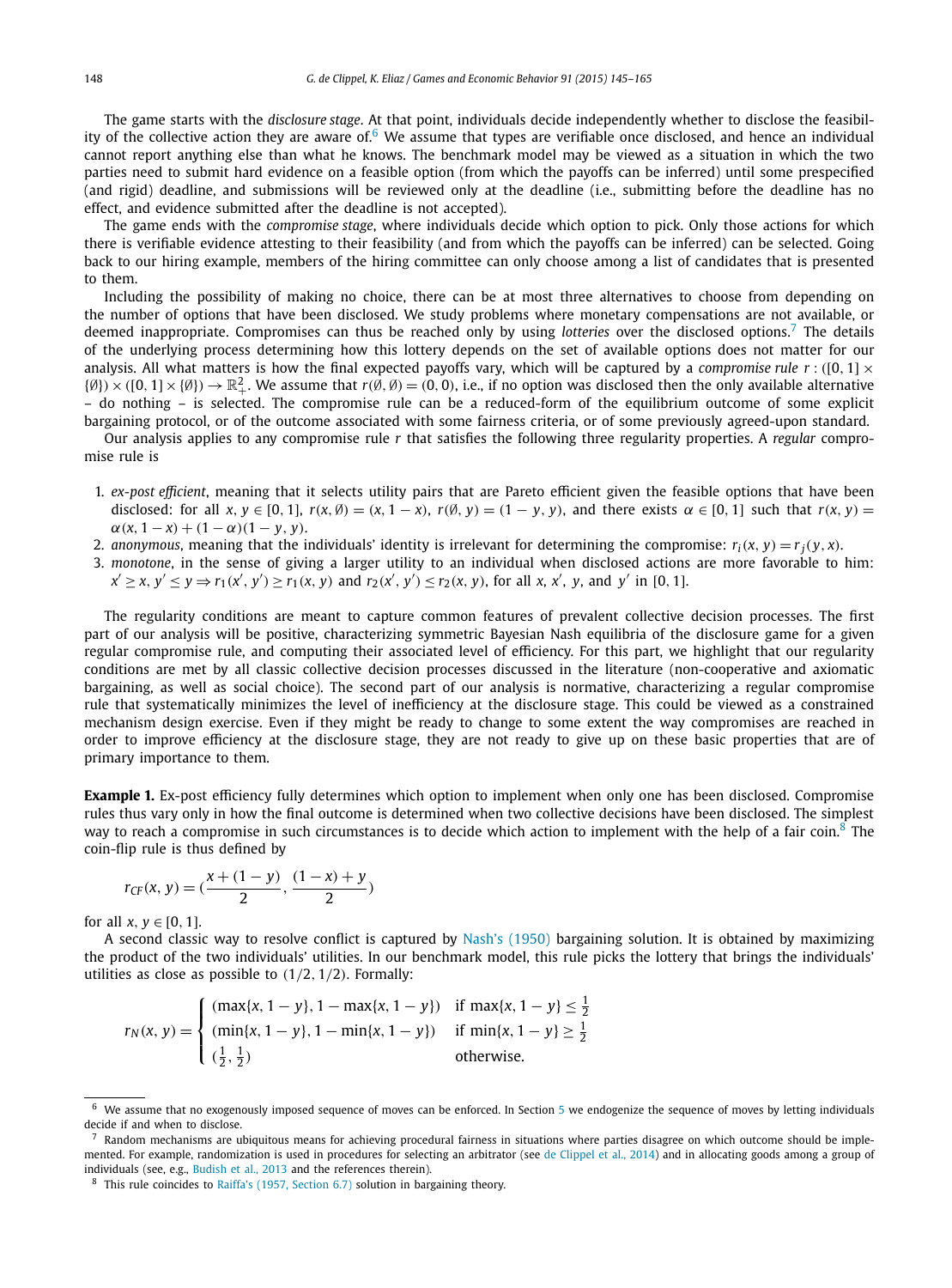<span id="page-4-0"></span>
$$
r_{KS}(x, y) = (\frac{\max(x, 1 - y)}{\max(x, 1 - y) + \max(1 - x, y)}, \frac{\max(1 - x, y)}{\max(x, 1 - y) + \max(1 - x, y)}).
$$

# **3. Positive analysis of the disclosure stage**

A mixed-strategy for individual *i* in the disclosure stage is a measurable function  $\sigma_i$ : [0, 1]  $\rightarrow$  [0, 1], where  $\sigma_i(x)$  is the probability that type *x* of individual *i* announces the option he is aware of. A pair of mixed strategies, one for each individual, forms a *Bayesian Nash equilibrium* (BNE) of the disclosure game if the action it prescribes to each type of each individual is optimal against the opponent's strategy. The BNE is *symmetric* if both individuals follow the same strategy.

Since no feasible option Pareto dominates another, inefficiency can only stem from no disclosure. Hence, the inefficiency induced by a compromise rule in some BNE is equal to the probability of no-disclosure in that equilibrium. A compromise rule induces an efficient equilibrium if it induces an equilibrium where at least one party discloses for sure.

Proposition 1. The disclosure game admits a unique symmetric BNE, in which each individual discloses his type if and only if it is *greater or equal to a strictly positive threshold*

$$
\theta = \sup\{x \in [0, \frac{1}{2}] \mid xF(x) + \int_{y=x}^{1} (r_1(x, y) - (1 - y)) f(y) dy < 0\}^{9}
$$
\n(1)

*The associated equilibrium outcome is thus inefficient.*

The proof relies on properties of the function determining the expected net gain of revealing over withholding one's type given the opponent's strategy. For individual 1 this is given by

$$
ENG_1(x, \sigma_2) = x \int_{y=0}^{1} (1 - \sigma_2(y)) f(y) dy + \int_{y=0}^{1} \sigma_2(y) [r_1(x, y) - (1 - y)] f(y) dy,
$$
\n(2)

for each type  $x \in [0, 1]$  and each strategy  $\sigma_2$  (ENG for is defined analogously for the second individual). It is not difficult to check (see [Lemma 1](#page-10-0) in [Appendix A\)](#page-10-0) that ENG increases with types (independently of the other individual's strategy), and strictly decreases as the other individual becomes more likely to disclose each of his types. As a consequence, BNEs must involve threshold strategies, and equilibrium existence is proved using Brouwer's fixed point theorem.<sup>10</sup>

If the symmetric BNE is the unique BNE (as is the case, for instance, when applying the coin-flip rule with a uniform distribution of types), then it is the only rationalizable strategy profile.

**Proposition 2.** If the symmetric BNE is the unique BNE, then it is also the unique profile of strategies that survives the iterated elimi*nation of strictly dominated strategies.*

Our analysis focuses on symmetric BNEs. This is natural given that individuals are symmetric (ex-ante) with *r* being anonymous, and types being drawn from a same distribution. The disclosure game may also have asymmetric BNEs in addition to the unique symmetric one. Inefficiency often prevails at all those equilibria as well. A compromise rule is *symmetric* if the utility pair it selects depends only on the payoffs associated with the feasible options that have been disclosed, and not on the identity of who has disclosed what:  $r(x, y) = r(1 - y, 1 - x)$ . This property is met by all classic compromise rules, and in particular all compromise rules provided as examples in this paper.

**Proposition 3.** Let r be a regular compromise rule that is continuous and symmetric. If it is more likely to discover collective decisions that are relatively more favorable, in the sense that  $f(x) > f(1-x)$ , whenever  $x > 1/2$ , then the outcome associated with any BNE of *the disclosure game associated with r is inefficient.*

<sup>&</sup>lt;sup>9</sup> If r is continuous, then the threshold  $\theta$  is given by the solution to the following simpler equation:  $\theta F(\theta) + \int_{y=\theta}^{1} (r_1(\theta, y) - (1-y)) f(y) dy = 0$ .

<sup>&</sup>lt;sup>10</sup> Observe that existence is obtained without requiring compromise rules to be continuous.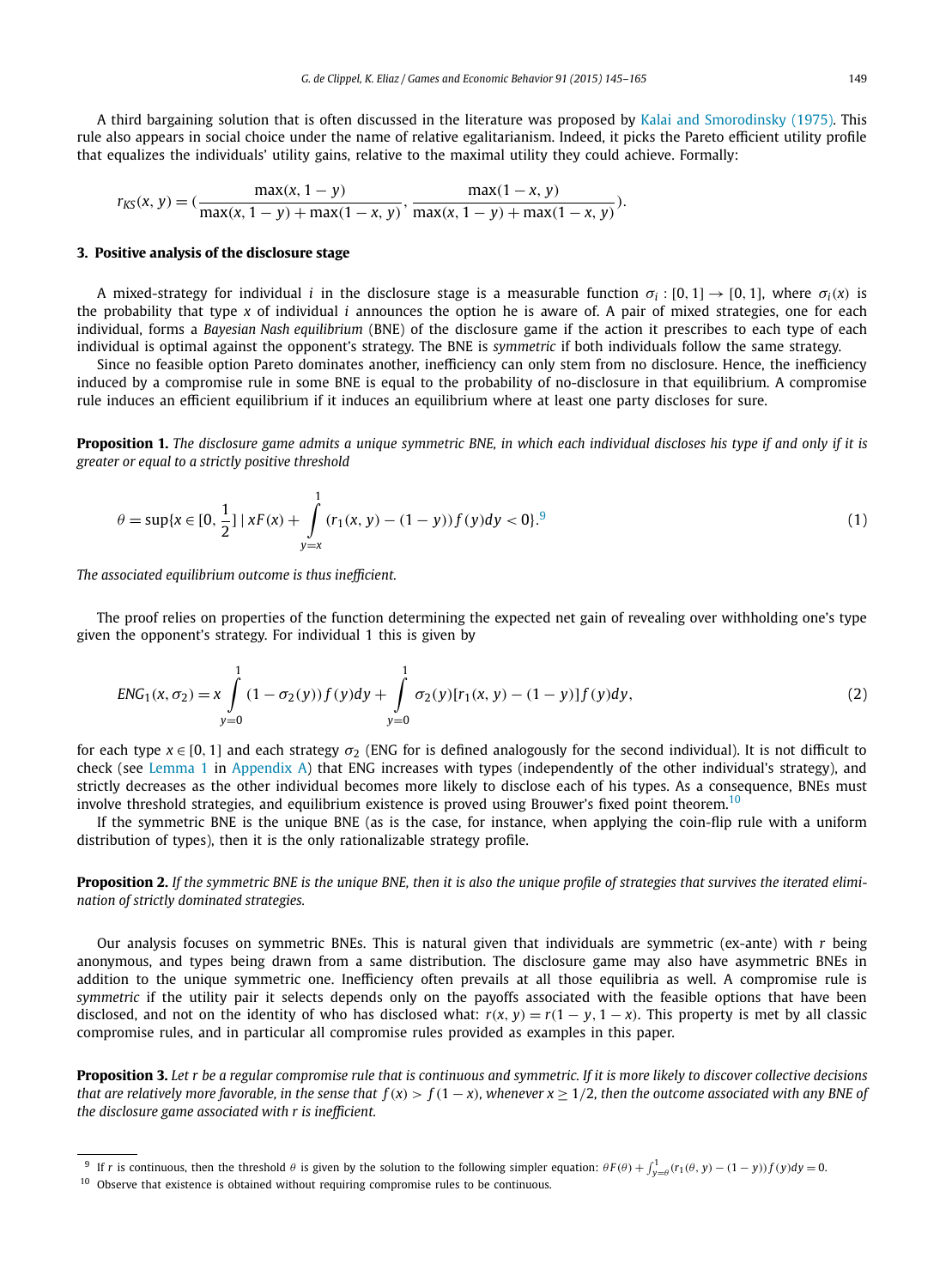# <span id="page-5-0"></span>**4. How to promote disclosure?**

Inefficiency arises in our setting when no individual reveals his type in the disclosure stage. The expected level of inefficiency is thus equal to the probability of that event, which is the square of the threshold characterized in Eq. [\(1\).](#page-4-0) The supplementary online appendix contains computations of this threshold for  $r_{CF}$ ,  $r_{KS}$ , and  $r_N$  in the case of a uniform distribution of types. The resulting numbers are 0.236, 0.22, and 0.183 respectively. Hence we see that using the Nash solution as a compromise rule is welfare improving compared to Kalai–Smorodinsky, which in turn is preferable to coin-flipping. Can we rank other compromise rules? Are there alternatives that are preferable to  $r<sub>N</sub>$ ? Do results depend on the specific distribution of types? In order to address these questions, we introduce a partial ordering on compromise rules.

**Definition 1.** An individual's type is *unfavorable* if the payoff that is relevant for him is lower than 1*/*2. The first individual is in a *weaker position* if  $x < y$ . Similarly, the second individual is in a *weaker position* if  $y < x$ .

Notice that *x* ≤ *y* is equivalent to min{*x*, 1 − *y*} ≤ min{1 − *x*, *y*}. In other words, the first individual is in a weaker position if the worst payoff he can get, given the disclosed feasible options, is lower than the worst payoff of the other individual.<sup>11</sup>

**Definition 2.** The compromise rule r' dominates the compromise rule r if r' gives a higher payoff than r to an individual with an unfavorable type who is in a weaker position. Formally,  $r' \ge r$  if  $r'_1(x, y) \ge r_1(x, y)$ , for all x, y such that  $x \le \min\{1/2, y\}$ , and  $r'_2(x, y) \ge r_2(x, y)$ , for all *x*, *y* such that  $y \le \min\{1/2, x\}$ .

**Proposition 4.** If the compromise rule r' dominates the compromise rule r, then the probability of inefficiency in the symmetric equilibrium of the disclosure game associated with r' is smaller or equal to the probability of inefficiency in the symmetric equilibrium *of the disclosure game associated with r.*

Proposition 4 allows us to conclude that the Nash solution is an optimal regular rule in the sense that it induces the highest equilibrium probability of disclosure (in the supplementary online appendix we show that  $r_{KS} \geq r_{CF}$ , and hence, the Kalai–Smorodinsky solution is at least as efficient as flipping a coin). For an intuition why the Nash solution is ranked highest according to our ordering, notice that on our restricted domain the Nash solution coincides with the *lexicographicegalitarian* (LE) solution [\(Rawls,](#page-20-0) 1971). When the disagreement point is the origin, the LE solution is computed for any given set of payoff profiles by the following induction: first select the subset of options that maximize the payoff of the worst-off individual, then select a subset of the set of options identified in the first step by maximizing the utility of the next to worst-off individual, and iterate this process until all possibilities for increasing the utility of any individual have been exhausted. Thus, in our disclosure game, the LE solution maximizes the payoff of the player who is in the weaker position whenever only one of the two players has an unfavorable type. For all other combinations of types, the utility pair *(*1*/*2*,* 1*/*2*)* is achievable through some lottery when both players disclose, and LE picks it. Hence, LE should be ranked highest given the partial ordering defined above.

**Corollary 1.**  $r_N \ge r$ , for any regular compromise rule r. Hence the probability of inefficiency in the symmetric equilibrium of the disclosure game associated with any regular compromise rule is larger or equal to the probability of inefficiency in the symmetric *equilibrium of the disclosure game associated with the Nash solution.*

A dual to Corollary 1 gives an upper bound on the probability of inefficiency associated with any regular compromise rule. Consider the compromise rule that maximizes the maximum of the two individuals' payoffs,

 $r_{MM}(x, y) =$  $\sqrt{ }$ ⎨  $\mathbf{I}$ *(x,* 1 − *x)* if max{*x,* 1 − *x*} *>* max{1 − *y, y*} *(*1 − *y, y)* if max{*x,* 1 − *x*} *<* max{1 − *y, y*}  $(1/2, 1/2)$  if  $x = y$ 

(in other words, this solution picks the point that is the furthest from *(*1*/*2*,* 1*/*2*)*, i.e., it minimizes the product of the individuals' payoffs). It is easy to check that  $r_{MM}$  is regular, and that  $r \ge r_{MM}$ , for any regular compromise rule *r*. By Proposition 4, the probability of inefficiency in the symmetric equilibrium of the disclosure game induced by any regular compromise rule is smaller or equal to the probability of inefficiency in the symmetric equilibrium of the game induced by  $r_{M\!M}$ .<sup>12</sup>

We conclude this section by discussing asymmetric BNEs. The distribution *f* is symmetric if types *x* and 1−*x* are equally likely:  $f(x) = f(1-x)$ , for all  $x \in [0, 1]$ . The Nash solution is optimal for such distributions, not only when considering the more natural symmetric BNEs, but also when considering asymmetric BNEs.

<sup>&</sup>lt;sup>11</sup> Note that all regular compromise rules are consistent with the concept of weak position, giving a smaller payoff to the individual who is in a weaker position. Indeed, suppose, for instance, that 1 is weaker, i.e.  $x \le y$ . Anonymity implies that  $r_1(x, x) = 1/2$ . Monotonicity implies that  $r_1(x, y) \le 1/2$ , and hence  $r_1(x, y) \le r_2(x, y)$ .

 $12$  For instance, the equilibrium strategies' threshold is equal to 0.293 in the case of a uniform distribution on types.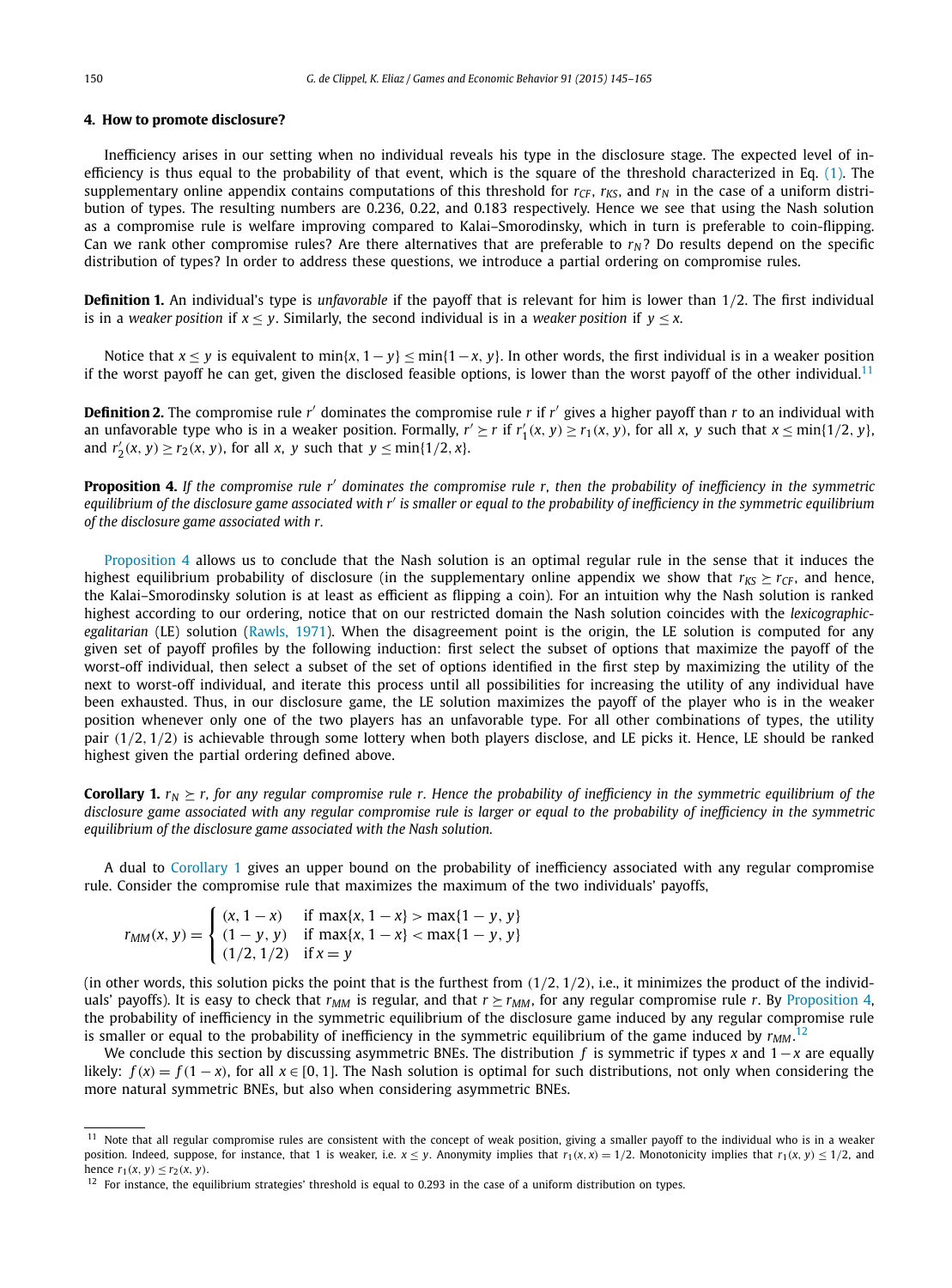<span id="page-6-0"></span>**Proposition 5.** Let  $r$  be a regular compromise rule that is continuous and symmetric. If  $f$  is symmetric as well, then there exists an *efficient BNE in the disclosure game induced by r only if r is the Nash solution.*

# **5. Dynamic disclosure game**

In the dynamic disclosure game, individuals decide when to disclose their type, if at all. The compromise rule is applied as soon as at least one option has been disclosed (we also study below the case where individuals have an opportunity to react before the compromise rule is applied). We restrict attention to symmetric pure-strategy Bayesian Nash equilibria. A strategy is a measurable function  $\tau$ :  $[0, 1] \rightarrow \mathbb{R}_+ \cup \{\infty\}$ , which determines for each type *x* the time  $\tau(x)$  at which to reveal *x*. <sup>13</sup> Measurability means that the inverse image of any Lebesgue measurable set (in particular any interval) is Lebesgue measurable:  $\tau^{-1}(T) = \{x \in [0, 1] | \tau(x) \in T\}$  is Lebesgue measurable if *T* is Lebesgue measurable. It guarantees that an individual's expected utility when his opponent is known to reveal over some given interval of time, is well-defined. Utilities are discounted exponentially over time following a discount factor *δ <* 1. The outcome when the first individual is of type x, while the other individual is of type y, and they both implement the strategy  $\tau$ , is x at time  $\tau(x)$  if  $\tau(x) < \tau(y)$ , y at time  $\tau(y)$  if  $\tau(x) > \tau(y)$ , and  $r(x, y)$  at time  $\tau(x)$  if  $\tau(x) = \tau(y)$ .<sup>14</sup>

# *5.1. Positive analysis*

The strategy  $\tau$  is part of a *symmetric Bayesian Nash equilibrium* if, for every type  $x \in [0, 1]$ , the expected net gain of revealing at any time *t* ≥ 0 different from *τ (x)* is non-positive, where an individual's expected net gain – let's say the first individual to fix ideas – is given by the following formula when  $t > \tau(x)$  (a similar formula applies in the other case):

*ENG*1*(<sup>t</sup>* vs. *τ (x), <sup>x</sup>)* = *<sup>x</sup>(e*−*δ<sup>t</sup>* − *<sup>e</sup>*−*δτ (x) ) y*∈*τ* <sup>−</sup>1*(*]*t,*∞]*) f (y)dy* + *y*∈*τ* <sup>−</sup>1*(t) (e*−*δ<sup>t</sup> <sup>r</sup>*1*(x, <sup>y</sup>)* − *<sup>e</sup>*−*δτ (x) x)f (y)dy* + *y*∈*τ* <sup>−</sup>1*(*]*τ (x),t*[*) (e*−*δτ (y) (*1 − *y)* − *e*−*δτ (x) x)f (y)dy* + *y*∈*τ* <sup>−</sup><sup>1</sup>*(τ (x)) e*−*δτ (x) ((*1 − *y)* − *r*1*(x, y))f (y)dy.*

We will need the following additional assumption on *r* to establish the uniqueness of the symmetric BNE:

$$
r_1(x, \frac{1}{2}) < x, \forall x > 1/2, \text{ and } r_1(x, \frac{1}{2}) > x, \forall x < 1/2
$$
.<sup>15</sup> (3)

The weak inequality holds for any regular rule. Requiring a strict inequality is a mild additional requirement which is satisfied by all classic rules (Kalai–Smorodinsky, Nash and coin flip), but not the max–max rule ( $r_{MM}$ ).

**Proposition 6.** Let  $\tau^*$  be the strategy defined as follows:

$$
\tau^*(x) = \begin{cases} 0 & \text{if } x \ge \theta \\ \int_x^{\theta} \frac{(1-2y)f(y)}{\delta y F(y)} dy & \text{if } x < \theta, \end{cases}
$$

*where*

$$
\theta = \sup\{x \in [0, 1/2] | \int_{y=x}^{1} (r_1(x, y) - (1 - y)) f(y) dy < 0\}.
$$
\n(4)

The pair of strategies  $(\tau^*, \tau^*)$  forms a symmetric Bayesian Nash equilibrium of the dynamic disclosure game. If r satisfies condition (3), *then it is the unique symmetric BNE of the game.*

<sup>&</sup>lt;sup>13</sup>  $\tau(x) = \infty$  means that the individual never discloses when of type *x*.

<sup>&</sup>lt;sup>14</sup> The dynamic disclosure game is similar to classic wars of attrition, in that both parties incur a cost of delay when neither gives in. Our discussion of the related literature in the Introduction indicates key differences which makes it impossible to apply results from that literature to our disclosure problem.

<sup>15</sup> A similar pair of conditions necessarily hold for the second individual as well, as a consequence of the second regularity condition (Anonymity).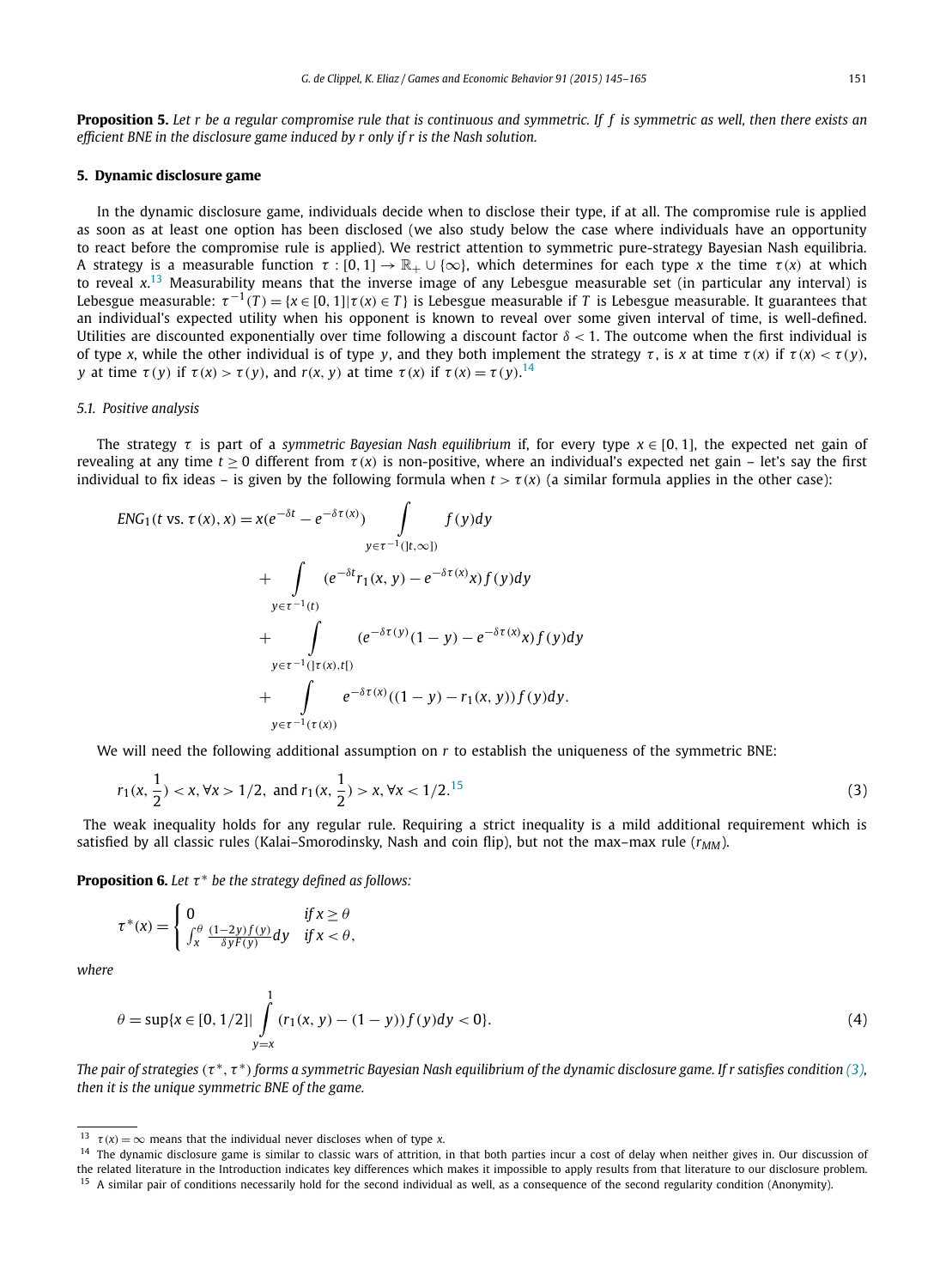<span id="page-7-0"></span>To understand the intuition for this result, consider first the threshold for immediate disclosure, as given by  $(4)$ . Roughly speaking, the type at the threshold is indifferent between disclosing immediately and disclosing a "little" later, say at *ε*. The potential gain from waiting is that weaker types may disclose more favorable feasible options. The potential loss is that the game may end with the opponent disclosing before him a type which leads to a less favorable outcome. Since *ε* is sufficiently small, there is no loss from delay (hence, the discount factor does not appear in  $(4)$ ), and almost all types who disclose after time zero, also disclose after time  $\varepsilon$ . This latter point explains why the term  $xF(x)$  (the payoff from types weaker than *x*), does not appear in the equation for the dynamic cutoff (although it does appear in Eq. [\(1\)](#page-4-0) that determines the static cutoff). The cutoff type  $\theta$  cannot be higher than  $\frac{1}{2}$  because the types who disclose immediately would give  $\theta$ a lower payoff than if he would compromise. On the other hand, *θ* cannot be too low because there would be an incentive to delay disclosure as the other party's type is likely to be lower than  $1 - \theta$ .

Note that the compromise rule affects only the threshold of types who disclose immediately. It has no effect on the rate at which types lower than *θ* delay their disclosure. This follows from the fact that the compromise rule affects the outcome whenever there is a mass of types who disclose at the same time. This occurs at time zero where more than half of the types disclose. However, relatively unfavorable types, who delay their disclosure, have no incentive to pool and disclose at the same time. Intuitively, the most unfavorable type within the set of types who pool would have an incentive to delay his disclosure by a "little bit": all the types he pooled with before would now disclose before him, and since their type is lower than  $\frac{1}{2}$ , he would get a payoff higher than  $\frac{1}{2}$  (and hence, also higher than his type). Proving that there is no mass of types who pool on a positive date requires rather involved arguments, and details are provided in [Appendix A.](#page-10-0)

A type who discloses with delay chooses the latest time at which to disclose by balancing the marginal benefit from delay with the marginal cost. This is reflected in the equilibrium strategy of types below the cutoff  $\theta$ . To understand this strategy consider a type  $x < \theta$ , who pretends to be a "slightly" lower type,  $x - \varepsilon$ . For each type  $x - \varepsilon < y < x$  of the other individual, the net expected gain from this deviation is  $((1 - y) - x)f(y)$ . The potential loss from this deviation is the wasteful delay that would occur if the other party's type is even lower than  $x - \varepsilon$ . At the limit when  $\varepsilon$  goes to zero, the ratio of the expected marginal gain to the expected marginal loss is  $\frac{(1-2x)f(x)}{\delta xF(x)}$ , which is the derivative of the equilibrium strategy of type *x*.

To prove that  $\tau^*(x)$  is an equilibrium, we show that no type has an incentive to deviate, given that the other individual uses this strategy. The proof of uniqueness is more involved and details are provided in [Appendix A.](#page-10-0)

### *5.2. Normative analysis*

As evident from [Proposition 6,](#page-6-0) the level of efficiency induced by a compromise rule depends entirely on the threshold. An important implication of this is that the partial ordering identified in [Proposition 4](#page-5-0) for the static game continues to predict the level of efficiency of equilibrium outcomes in the dynamic game as well.

**Proposition 7.** Let r and r' be two regular compromise rules that satisfy [\(3\),](#page-6-0) and let  $\tau$  and  $\tau'$  be the strategies in the symmetric BNE of the dynamic disclosure game associated with  $r$  and  $r'$  respectively. If  $r'\succeq r$ , then  $\tau'(x)\leq\tau(x)$ , for each  $x\in[0,1]$ , and the equilibrium *outcome associated with r is Pareto superior.*

[Corollary 1](#page-5-0) thus extends to the dynamic game.

# *5.3. Dynamic vs. static*

We start our comparison of the dynamic and static versions of the disclosure game by showing that, for any regular compromise rule satisfying condition [\(3\),](#page-6-0) some types that are being disclosed in the static game are not getting disclosed right away in the dynamic game. In other words, the threshold derived for the static game is lower than the threshold derived for the dynamic game. Let  $\theta_s$  and  $\theta_p$  be the thresholds given by [\(1\)](#page-4-0) and [\(4\),](#page-6-0) respectively (i.e., the former is the cutoff of the one-shot simultaneous game, while the latter is the cutoff of the dynamic game).

# **Proposition 8.** *If r is a regular compromise rule satisfying* [\(3\),](#page-6-0) *then*  $\theta_s \leq \theta_D$ .

Proposition 8 raises the following question: given a regular compromise rule satisfying [\(3\),](#page-6-0) are individuals better off in the symmetric BNE of the static game or the dynamic game? The next proposition characterizes the players' ex-ante discounted payoffs both for the static and the dynamic disclosure game when *f* is uniform, as a function of the thresholds *θ<sup>S</sup>* and *θ<sup>D</sup>* respectively. Perhaps surprisingly, it follows that enforcing a hard deadline may be preferable, as is the case for instance for  $r_N$ , the most efficient regular rule.<sup>16</sup>

 $16$  It remains an open question to characterize the class of compromise rules for which enforcing a hard deadline is preferable, as well as understanding how welfare compares beyond the uniform distribution.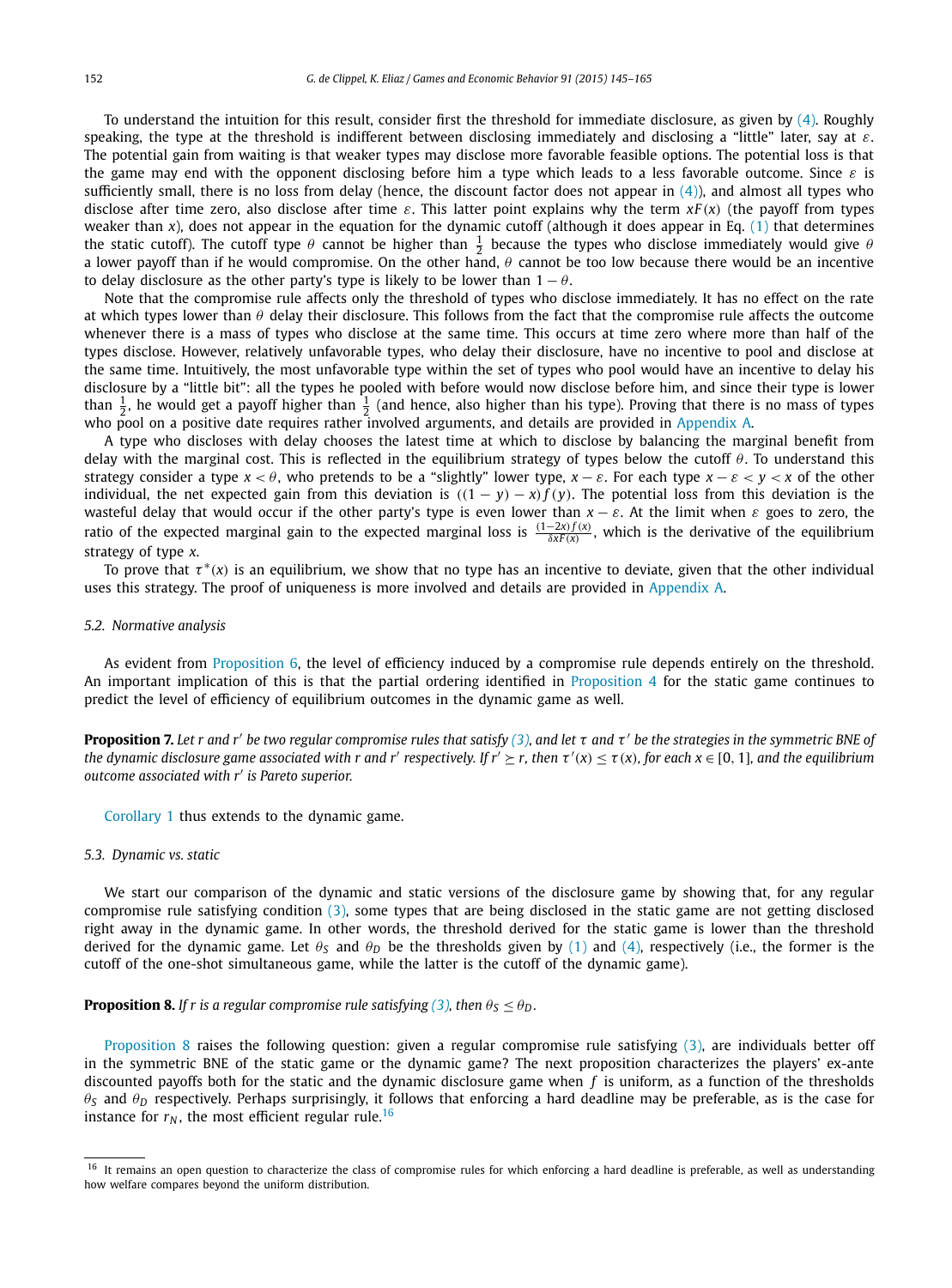<span id="page-8-0"></span>Proposition 9. Suppose that the distribution of types is uniform. Let r be a regular compromise rule that satisfies [\(3\).](#page-6-0) Each individual's  $e$ x-ante $e$  *expected payoff* is *equal to*  $\frac{1-\theta_S^2}{2}$  *in the static game, and equal to* 

$$
\frac{1}{2}[1 - \theta_D^2 - 2e^{1/\theta_D} \cdot \theta_D^2 \cdot E_i(-\frac{1}{\theta_D})] \tag{5}
$$

in the dynamic game, where  $E_i(x)$  denotes the exponential integral. As a consequence, the outcome of the static game Pareto dominates *that of the dynamic game for the most efficient regular rule,*  $r = r_N$ *.* 

# *5.4. Dynamic disclosure with an opportunity to react*

As a natural variant of our dynamic game, we study a situation where individuals have one last chance to disclose the option they are aware of right after the other has "spoken", i.e. right before *r* is implemented. Note that the strategies in this game are richer than those of the original dynamic game. As in the original game, they specify the latest period in which an individual would disclose if the other party has not done so. But in addition, for every history which ended with disclosure by the other party, an individual's strategy also specifies whether or not he would disclose as a function of the other party's disclosed type and the period of disclosure. To eliminate notational complications and unlikely off-equilibrium behavior, we focus on a slightly refined notion of BNE. Indeed, we will assume that type *x* discloses right after the other party has disclosed a type *y* if and only if *y >* 1 − *x*. In other words, we focus on equilibria in which an individual discloses immediately after the other party has disclosed whenever it is optimal for him to do so (whenever the payoff from the other party's option is lower than the payoff from his own). Given this restriction, strategies in a refined BNE are measurable functions  $\tau$  : [0, 1]  $\rightarrow \mathbb{R}_+ \cup \{\infty\}$ , that describe when an individual discloses as a function of his type.

Proposition 10. The modified dynamic disclosure game admits a unique refined symmetric Bayesian Nash equilibrium. The equilibrium *disclosure strategy* t <sup>∗</sup> *for both individuals is the following:*

$$
\mathfrak{t}^*(x) = \begin{cases} 0 & \text{if } x \ge 1/2 \\ \int_x^{1/2} \frac{(1-2y)f(y)}{\delta y F(y)} dy & \text{if } x \le 1/2. \end{cases}
$$

By Proposition 10, the timing of disclosure in the unique refined symmetric BNE is *independent* of the compromise rule. As in the original dynamic game, types who delay have no incentive to pool. Hence, the rate of delay is independent of the compromise rule. The reason the threshold type is independent of the compromise rule is that the opportunity to respond gives types below  $\frac{1}{2}$  an incentive to wait: if the other party disclosed an option that is less favorable, he would then respond by disclosing himself; otherwise, he would keep quiet. The rate at which types below 1*/*2 disclose at equilibrium is the same as in the original dynamic disclosure game. The reason is that only types below 1*/*2 disclose at a strictly positive time. Therefore such types do not use the opportunity to react, in which case incentives to reveal at *t* or at  $t + \varepsilon$  are the same as those in [Proposition 6.](#page-6-0) Establishing uniqueness is technically more involved and details are provided in the supplementary online appendix.

Notice that every type below  $\frac{1}{2}$  delays the latest time at which he would disclose, relative to his timing of disclosure in the original dynamic game (where an individual cannot disclose immediately after his rival). Hence, for every compromise rule, the ex-ante expected payoff of an individual is lower in this dynamic game than in the original game discussed above. Again, one sees that more opportunities to speak can in fact be damaging in terms of welfare.

# **6. Beyond the benchmark**

*Knowing no or multiple options* Consider a variant of our model where there is a fixed probability *p* that an individual is *not* aware of any option, while he is aware of an option as before with probability 1 − *p*. Notice that the first individual's expected net gain of disclosing instead of withholding his type *x* (thus conditional on being aware of a collective decision) in the static disclosure game is equal to

$$
ENG_1^p(x, \sigma_2) = px + (1 - p) ENG_1(x, \sigma_2),
$$

where *ENG*<sup>1</sup> was defined in Eq. [\(2\).](#page-4-0) As explained after [Proposition 1,](#page-4-0) our analysis builds on the fact that *ENG*<sup>1</sup> is increasing in *x* and decreasing in  $\sigma_2$ . Clearly, *ENG*<sup>p</sup> inherits these properties from *ENG*<sub>1</sub>. Hence, similar arguments imply that there is a unique symmetric BNE, which involves threshold strategies. The equilibrium threshold decreases as *p* increases (as it is easy to check that  $ENG_1^p$  is increasing in p), but is strictly positive for any  $p < 1$ . Comparisons between compromise rules in terms of the efficiency level they induce are unaffected by the introduction of the probability *p*. Similar arguments hold for the dynamic game as well. The expected net gain function of disclosing now instead of later retains similar properties independently of the value of *p*. The threshold above which types reveal right away decreases as *p* increases. The rate at which lower types disclose remains the same  $-\frac{(1-2y)f(y)}{\delta yF(y)}$ . Inefficiency in the form of delay persists for any  $p < 1$ , and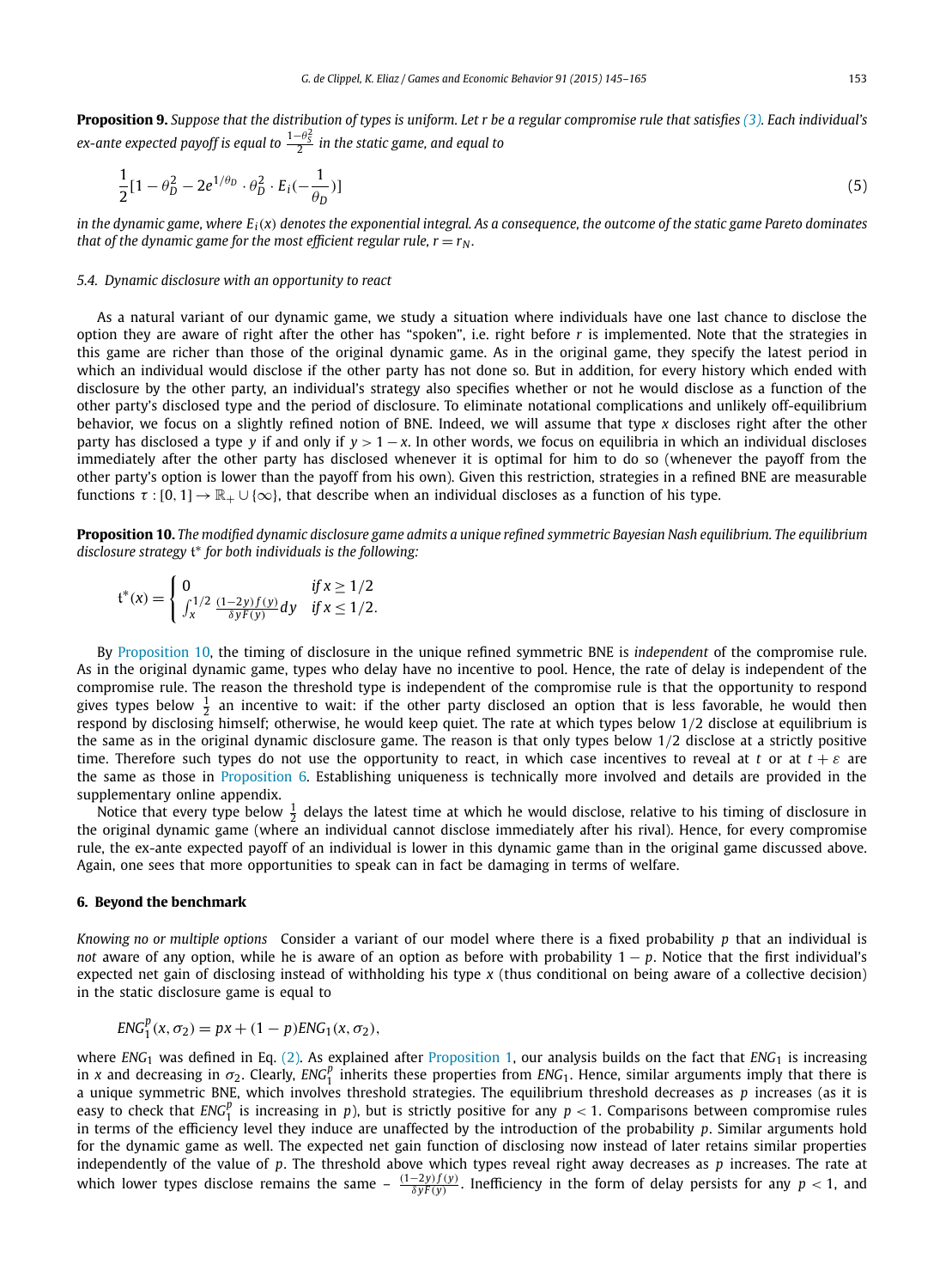comparisons between compromise rules in terms of the efficiency level they induce is unaffected by the introduction of the probability *p*.

Consider now a case where each individual knows about the feasibility of *k* feasible options whose associated payoffs fall on the line. Formally, *i*'s type is a subset  $O_i$  of [0, 1] (each element of  $O_i$  determines *i*'s own payoff, following the same convention as first described in Section [2\)](#page-2-0) that contains *k* elements obtained from repeated independent draws that follow the density *f*. Suppose that the first individual has disclosed a subset  $X_1$  of  $O_1$ , while the second individual has disclosed a subset  $X_2$  of  $O_2$ . The feasible set in the space of utilities in that case is the smallest triangle that contains all the following vectors: (0, 0),  $(x_1, 1-x_1)$ , for all  $x_1 \in X_1$ , and  $(1-x_2, x_2)$ , for all  $x_2 \in X_2$ . A compromise rule is "welfarist" if final utilities depend only on the utility possibility set. Nash's [\(1950\)](#page-20-0) bargaining model is welfarist, and so are in particular his, Raiffa's, and Kalai and Smorodinsky's solutions. An example of compromise rule that is not welfarist is one that picks the middle option when three have been disclosed. We restrict our discussion to the case of welfarist compromise rules. Hence the compromise depends only on the triangle with extreme points (0, 0),  $(\bar{x}, 1 - \bar{x})$  and  $(1 - \bar{y}, \bar{y})$ , where  $(\bar{x}, 1 - \bar{x})$  is the utility pair that is most advantageous to the first individual among those that are available and  $(1 - \bar{y}, \bar{y})$  is the one that is most advantageous for the second individual.

Consider now the extended static or dynamic disclosure game where a pure strategy for either individual in the static game is any subset of his type, and a pure strategy for either individual in the dynamic game determines which subset of his type to disclose and at which time. It is not difficult to show that individuals' strategies depend only on the option that is most advantageous to them given those they are aware of. BNEs of the extended static or dynamic disclosure games are thus isomorphic to the BNEs of the original static or disclosure games where (single-valued) types are drawn according to the density  $f^k$  (which is the density of the maximum of *k* independent draws following  $f$ ). This observation thus allows to extend all our results to cases where parties know multiple feasible options.

*Beyond the straight line* Recall that *X* represents the set of utility pairs associated with collective decisions that individuals may learn about.<sup>17</sup> Most of our results build on two key features of *X*. First it must be symmetric:  $(y, x) \in X$  whenever  $(x, y) \in X$ . Second interests of the two individuals must be strictly opposed: if the first individual prefers *x* over *x*<sup>'</sup>, then the second prefers x' over x. Any such set X can be described via a strictly decreasing isomorphism  $g:[0,1] \rightarrow [0,1]$  such that  $g(0) = 1$ ,  $g(1) = 0$ , and  $g(1-x) = x$ , for all  $x \in [0, 1]$ . All our results and associated proofs, except [Corollary 1,](#page-5-0) extend to this more general environment simply by replacing  $1 - y$  with  $g^{-1}(y)$  and  $1/2$  by  $u^*$ , where  $u^*$  is the unique fixed point of *g* (i.e.  $u^* = g(u^*)$ ). For instance, [Proposition 1](#page-4-0) holds with the threshold

$$
\theta = \sup\{x \in [0, u^*] \mid xF(x) + \int_{y=x}^1 (r_1(x, y) - g^{-1}(y)) f(y) dy < 0\}.
$$

The unique symmetric BNE in the dynamic disclosure game is given by

$$
\tau^*(x) = \begin{cases} 0 & \text{if } x \ge \theta \\ \int_x^{\theta} \frac{(g^{-1}(y) - y)f(y)}{\delta y F(y)} dy & \text{if } x < \theta, \end{cases}
$$

where

$$
\theta = \sup\{x \in [0, u^*] \mid \int\limits_{y=x}^1 (r_1(x, y) - g^{-1}(y)) f(y) dy < 0\}.
$$

[Propositions 4 and](#page-5-0) 7 on the relative efficiency of different compromise rules hold with the partial ordering from [Definition 2](#page-5-0) (simply replace 1*/*2 by *u*<sup>∗</sup> in that definition).

On the other hand, considering sets *X* different from a straight line has non-trivial implications as far as the optimal solution is concerned (see [Corollary 1\)](#page-5-0). First, the Nash solution need not be regular anymore. Second, even if it is regular, it may be dominated by other regular rules. Characterizing the most efficient regular compromise rule for any symmetric and decreasing *g* remains an open question.

More can be said if we further restrict *g*. In particular, we are able to characterize the most efficient regular compromise rule if we assume that *g* is differentiable and either convex or concave.

We start with the case where *g* is differentiable and *convex*. This case is interesting beyond mere generality. It allows to capture situations where an individual would not disclose an option which is only slightly worse for him but much better for the other individual (e.g., the first individual may disclose *(*1*,* 1*)* but not *(*0*,* 100*)*), resulting in large efficiency losses ex-ante. In this case,  $r_{CF}$ ,  $r_{KS}$  and  $r_N$  are all regular compromise rules (as shown in the supplementary online appendix). The next proposition identified the most efficient regular rule.

<sup>&</sup>lt;sup>17</sup> To avoid any possible confusion, we emphasize that *X* is not the Pareto frontier of the set of feasible agreements as in a standard bargaining problem. Instead, the set of feasible (efficient) agreements consists of two points randomly drawn from *X*.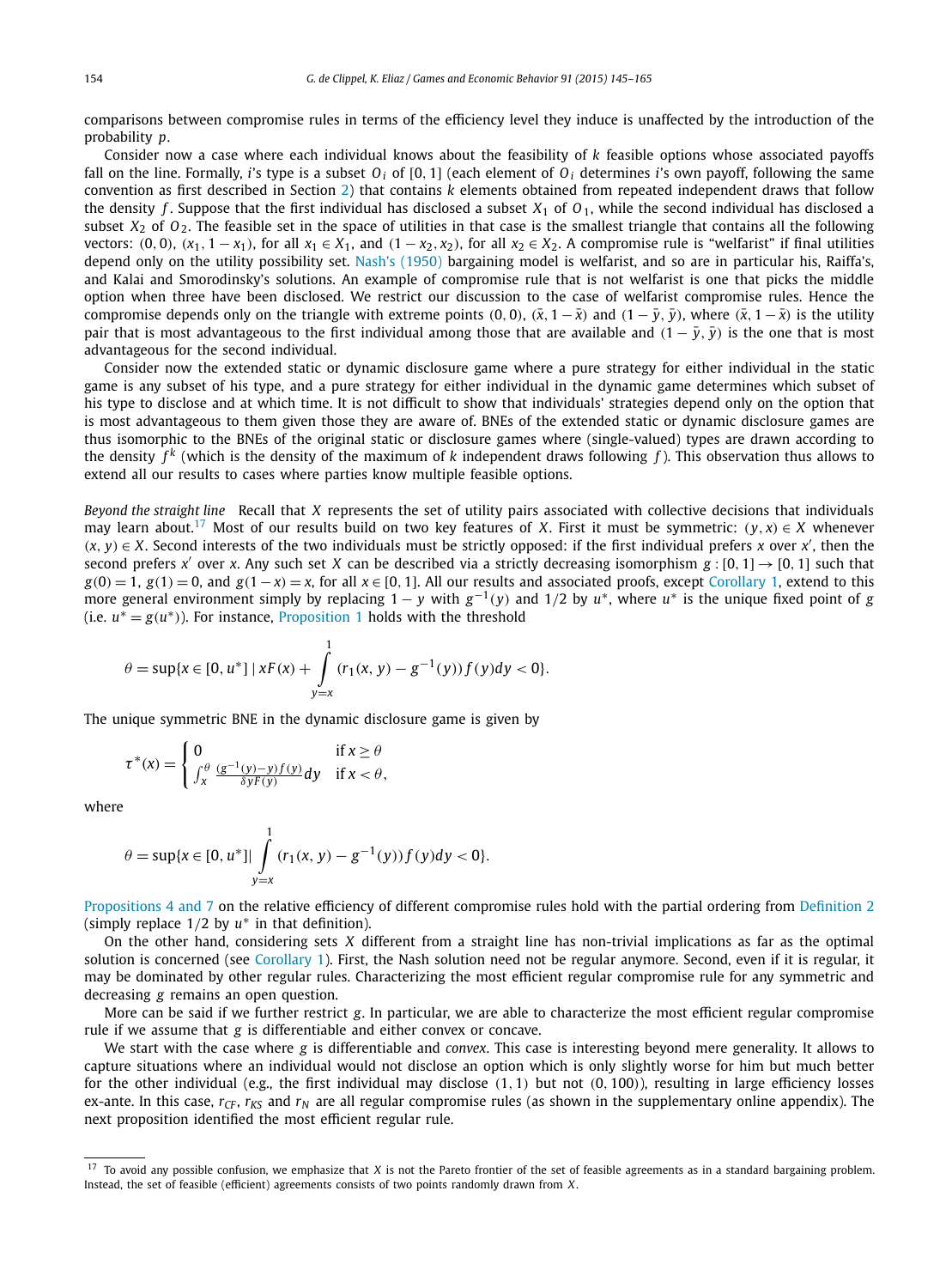<span id="page-10-0"></span>

**Fig. 1.** The most efficient regular rule (*r*∗) when *g* is convex.

Let *r*<sup>∗</sup> be the compromise rule defined as follows. If two feasible options have been disclosed, it selects the lottery over these two options, which maximizes the expected payoff to the individual in the weaker position, subject to the constraint that the other individual's expected payoff is at least half the utilitarian surplus (see Fig. 1 above). This definition retains the idea of favoring the individual in the weaker position within the class of regular compromise rules. If only one option has been disclosed, *r*<sup>∗</sup> selects it with certainty. Observe that *r*<sup>∗</sup> coincides with the Nash solution when *g* is linear, but not in general.

**Proposition 11.** *r*<sup>∗</sup> *is the most efficient regular rule when g is convex.*

To analyze the case where *g* is differentiable and *concave*, we use the following "duality" argument. For any payoff pair  $(u, g(u))$  we define a dual pair  $(v, h(v))$  where  $v \equiv 1 - u$  and  $h(v) \equiv 1 - g(1 - v)$ . It follows that  $h(v)$  is differentiable, decreasing and convex. Let *r* be a regular compromise rule defined on the set of disclosable payoffs,  $\{(v, h(v)) : v \in [0, 1]\}$ . Define the "dual solution" to *r* as follows: for any pair of disclosed payoff pairs,  $(u, g(u))$  and  $(g^{-1}(u'), u')$ ,

$$
d_i(u, u') = 1 - r_i(1 - u, 1 - u')
$$

This mapping from the compromise rule *r* to its dual rule *d* preserves the regularity of the solutions as well as their ranking in terms of efficiency.

Proposition 12. (i) If r is regular, then so is d, and (ii) for any pair of regular compromise rules, (r, r') and their dual rules (d, d'), we *have that*  $r \ge r'$  *implies*  $d \ge d'$ *.* 

Let *d*<sup>∗</sup> be the dual of *r*∗, the regular compromise rule defined above, which is most efficient when *g* is convex. By Proposition 12, *d*<sup>∗</sup> is the most efficient regular compromise rule when *g* is concave. Note that the coin-flip rule and both Nash and Kalai–Smorodinsky, defined over a convex *g*, admit a dual regular compromise rule when *g* is concave. However, apart for the coin-flip rule, their dual does not correspond to the definition of the original rule (e.g., the dual of Nash does not select the payoff pair that maximizes the product of the individuals' payoffs).

Extending our analysis to cases where the option known to one individual may be Pareto inferior to the option known to the other individual would require developing entirely new arguments. Our analysis was indeed grounded in the fact that an individual's expected net gain increases with his type (see discussion following [Proposition 1\)](#page-4-0), while this property does not hold, for instance, when types are drawn from the uniform distribution on [0*,* 1] 2. Similarly, extending our analysis to non-symmetric distributions of types is left as an open problem for future research.

# **Appendix A**

# **Lemma 1.**

- 1. *ENG*<sub>*i*</sub> $(x, \sigma_{-i})$  *is weakly increasing in x.*
- 2. If the probability of disclosure is lower than 1 under  $\sigma_{-i}$ , then  $ENG_i(x, \sigma_{-i})$  is strictly increasing in x.
- 3. If  $\hat{\sigma}_{-i}(y) \geq \sigma_{-i}(y)$ , for each  $y \in [0, 1]$ , then  $ENG_i(x, \hat{\sigma}_{-i}) \leq ENG_i(x, \sigma_{-i})$ .

**Proof.** We assume *i* = 1. A similar argument applies to the second individual. The fact that it is non-decreasing in *x* follows immediately from the monotonicity condition on *r*. If { $y \in X | \sigma_2(y) < 1$ } has a strictly positive measure, then ENG is strictly increasing in *x* via the first term in its definition. The third property follows from the fact that  $r_1(x, y) - (1 - y) \le x$ , for each  $(x, y) \in [0, 1]^2$ , which itself follows from the fact that  $r_1(x, y) \le \max\{x, 1 - y\}$ , since r selects a convex combination between  $(x, 1 - x)$  and  $(1 - y, y)$ . □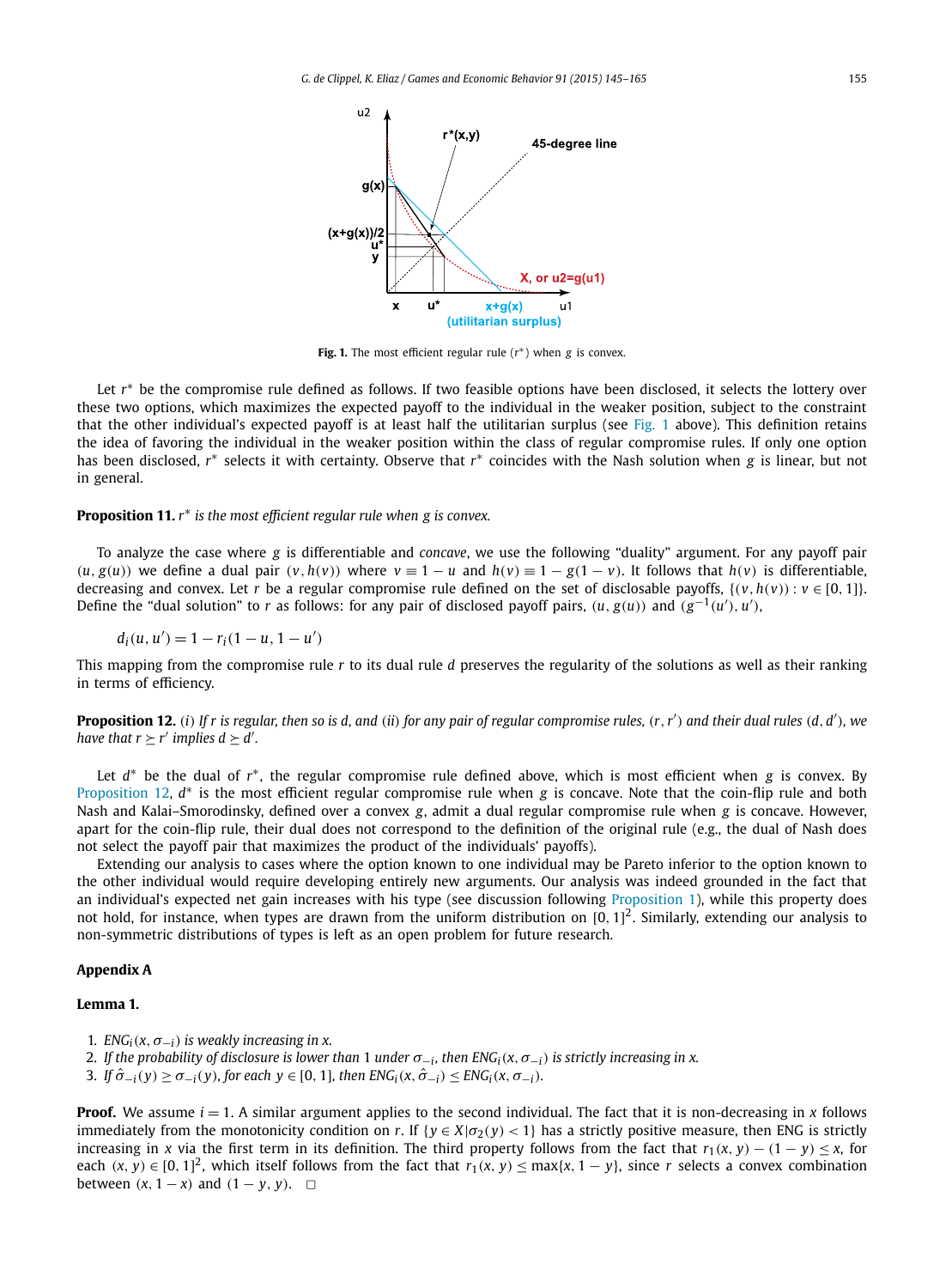For each  $\epsilon \in [0, 1]$ , let  $\sigma_i^{\epsilon}$  be the "threshold strategy" defined by  $\sigma_i^{\epsilon}(x) = 0$  if  $x < \epsilon$ , and  $\sigma_i^{\epsilon}(x) = 1$  if  $x > \epsilon$ . The next Lemma shows that there exists  $\eta > 0$  small enough such that types below  $\eta$  prefer not to disclose when the other individual follows a threshold strategy whose threshold falls below *η*.

**Lemma 2.** There exists  $\eta > 0$  such that  $ENG_i(x, \sigma_{-i}^{\epsilon}) < 0$ , for all  $x \in [0, \eta]$  and  $\epsilon \in [0, \eta]$ .

**Proof.** Notice that  $\sigma_{-i}(\epsilon) \ge \sigma_{-i}(\eta)$  for  $\epsilon \le \eta$ , and hence  $ENG_i(x, \sigma_{-i}^{\epsilon}) \le ENG_i(x, \sigma_{-i}^{\eta})$  by the third condition of [Lemma 1.](#page-10-0) In turn, the right-hand side is lower or equal to  $ENG_i(\eta,\sigma_{-i}^{\eta})$  for  $x\leq\eta$ , by the first condition of [Lemma 1.](#page-10-0) Hence we will be done after showing that  $ENG_i(\eta, \sigma_{-i}^{\eta}) < 0$ . We prove this inequality for  $i = 1$ . The case  $i = 2$  follows from a symmetric argument. The first individual's expected net gain of disclosing when of type  $\eta$  is  $\eta F(\eta) + \int_{y=\eta}^{1} (r_1(\eta, y) - (1-y)) f(y) dy$ . Suppose  $\eta$  is very small. The integral can be split into an integral for  $y \in [\eta, 1 - \eta]$ , in which case the integrand is non-positive, and an integral for  $y \in [1 - \eta, 1]$ , in which case the integrand is non-negative. The former term (for  $y \in [\eta, 1 - \eta]$ ) is smaller or equal to  $\int_{y=\eta}^{1/2} (r_1(\eta, y) - (1-y)) f(y) dy$ , which itself is smaller or equal to  $\int_{y=\eta}^{1/2} (1/2 - (1-y)) f(y) dy$  since  $r_1(\eta, y) \le 1/2$ , for all  $y \in [\eta, 1/2]$  (by regularity). The latter term (for  $y \in [1 - \eta, 1]$ ) is smaller or equal to  $\int_{y=1-\eta}^{1} (\eta - (1-y)) f(y) dy$ . To summarize, the first individual's expected net gain of disclosing when of a small type *η* is smaller or equal to  $\int_{y=\eta}^{1/2} (1/2 - (1-y)) f(y) dy + \int_{y=1-\eta}^{1} (\eta - (1-y)) f(y) dy$ . Notice that this expression is continuous in x, and strictly negative at  $\eta = 0$ . Hence there must exist  $\eta > 0$  small enough for which it remains negative.  $\Box$ 

**Proof of Proposition 1.** (Existence) The first property from [Lemma 1](#page-10-0) implies that there exists a best response to any strategy, and that any such best response is a threshold strategy: if  $\sigma_i^*$  is a best response against  $\sigma_{-i}$ , then there exists a unique  $\theta_i \in [0, 1]$  such that  $\sigma_i^*(x) = 0$ , for each x such that  $x < \theta_i$ , and  $\sigma_i^*(x) = 1$ , for each  $x \in [0, 1]$  such that  $x > \theta_i$ . Such a threshold strategy will also be denoted  $\sigma_i^{\theta_i}$ . The existence of a symmetric BNE is thus equivalent to the existence of a fixed point to the correspondence that associates *i*'s optimal threshold strategy to each of the opponent's threshold strategies, or  $\theta_i = BR_i(\theta_{-i})$  for short. This will follow from Brouwer's fixed-point theorem after showing that  $BR_i$  is continuous. Let thus  $(\theta(k))_{k \in \mathbb{N}}$  be a sequence of real numbers in [0, 1] that converges to some  $\theta$ . Suppose on the other hand that *BR<sub>i</sub>*( $\theta(k)$ ) converges to some  $\theta' \neq BR_i(\theta)$ . To fix ideas, we'll assume that  $\theta' > BR_i(\theta)$  (a similar reasoning applies if the inequality is reversed). Hence there exists K such that  $\frac{BR_i(\theta)+\theta'}{2}$  <  $BR_i(\theta(k))$ , for all  $k \geq K$ , and  $ENG_i(\frac{BR_i(\theta)+\theta'}{2}, \sigma^{\theta(k)})$  < 0. Taking the limit on *k*, we get

$$
ENG_i(\frac{BR_i(\theta)+\theta'}{2},\sigma^{\theta})\leq 0,
$$

by continuity of the integral with respect to its bounds, but which thus leads to a contradiction, since  $\frac{BR_i(\theta)+\theta'}{2} > BR_i(\theta)$ . Hence *BRi* is indeed continuous, and admits a fixed-point.

(UNIQUENESS) Suppose, on the contrary, that one can find two symmetric BNE's. Let  $\theta$  and  $\theta'$  be the two corresponding common thresholds that the two individuals are using. Assume without loss of generality that  $\theta' > \theta$ , and let  $\hat{\theta}$  be a number that falls between  $\theta$  and  $\theta'$ . [Lemma 1](#page-10-0) and the definition of the thresholds imply  $0 < ENG_1(\hat{\theta}, \sigma_2^{\theta}) \le ENG_1(\hat{\theta}, \sigma_2^{\theta'}) < 0$ , which is impossible. This establishes the uniqueness of the symmetric BNE.

(Threshold in ]0*,* 1*/*2]) We know from Lemma 2 that the equilibrium threshold must be strictly positive. We now establish that it is no greater than 1/2. First observe that  $\int_{y=1/2}^{1} [r_1(\frac{1}{2},y)-(1-y)]f(y)dy \ge 0$ , because  $r_1(\frac{1}{2},y) \ge 1-y$ , for all  $y \ge 1/2$ . Adding  $1/2F(1/2)$  to this expression leads to a strictly positive number, and hence  $BR_1(1/2) \le 1/2$ . We also know from Lemma 2 that  $BR_1(\eta) \ge \eta$ . Hence  $BR_i$ 's fixed point must belong to [ $\eta$ , 1/2].

(CLOSED-FORM FORMULA) We know that the threshold *θ* is given by  $θ = BR_1(θ) = sup{x ∈ [0, 1/2] | ENG_1(x, σ<sup>θ</sup>) < 0}.$ [Lemma 1](#page-10-0) implies that  $ENG_1(x, \sigma^x) \leq ENG_1(x, \sigma^{\theta})$ , for all  $x < \theta$ , and  $ENG_1(x, \sigma^{\theta}) \leq ENG_1(x, \sigma^x)$ , for all  $\theta < x$ . Hence  $\theta = \sup\{x \in [0, 1/2] \mid ENG_1(x, \sigma^x) < 0\}$ , which establishes Eq. [\(1\).](#page-4-0)  $\Box$ 

**Proof of Proposition 2.** Let  $\Sigma$  be the set of strategies, for either individual,<sup>18</sup> that survive the iterated elimination of strictly dominated strategies. Let then  $\theta = \sup\{x \in [0, 1] | (\forall \sigma \in \Sigma) : \sigma = 0 \text{ almost surely on } [0, x] \}$  and  $\theta' = \inf\{x \in [0, 1] | (\forall \sigma \in \Sigma) : \sigma = 0 \text{ almost surely on } [0, x] \}$  $\sigma = 1$  almost surely on [*x*, 1]}. Obviously,  $\theta \le \theta'$ . Observe also that  $\theta \le BR_i(BR_i(\theta))$  if the disclosure game admits a unique BNE. Otherwise, the function that associates  $x - BR_i(BR_i(x))$  to each x between 0 and  $\theta$  is strictly positive at  $\theta$  and nonpositive at 0, and hence admits a zero by the intermediate value theorem. Let thus  $\theta^*$  be an element of [0,  $\theta$ ) such that *θ*<sup>\*</sup> = *BR<sub>i</sub>*(*BR<sub>i</sub>*( $\theta$ \*)). Notice that the pair of strategies ( $\sigma^{\theta^*}, \sigma^{BR_2(\theta^*)}$ ) then forms a BNE, which implies that  $\sigma^{\theta^*} \in \Sigma$  and contradicts the definition of *θ* .

 $18$  Indeed, the set of strategies that survive the iterated elimination of strictly dominated strategies is the same for both individuals because the game is symmetric.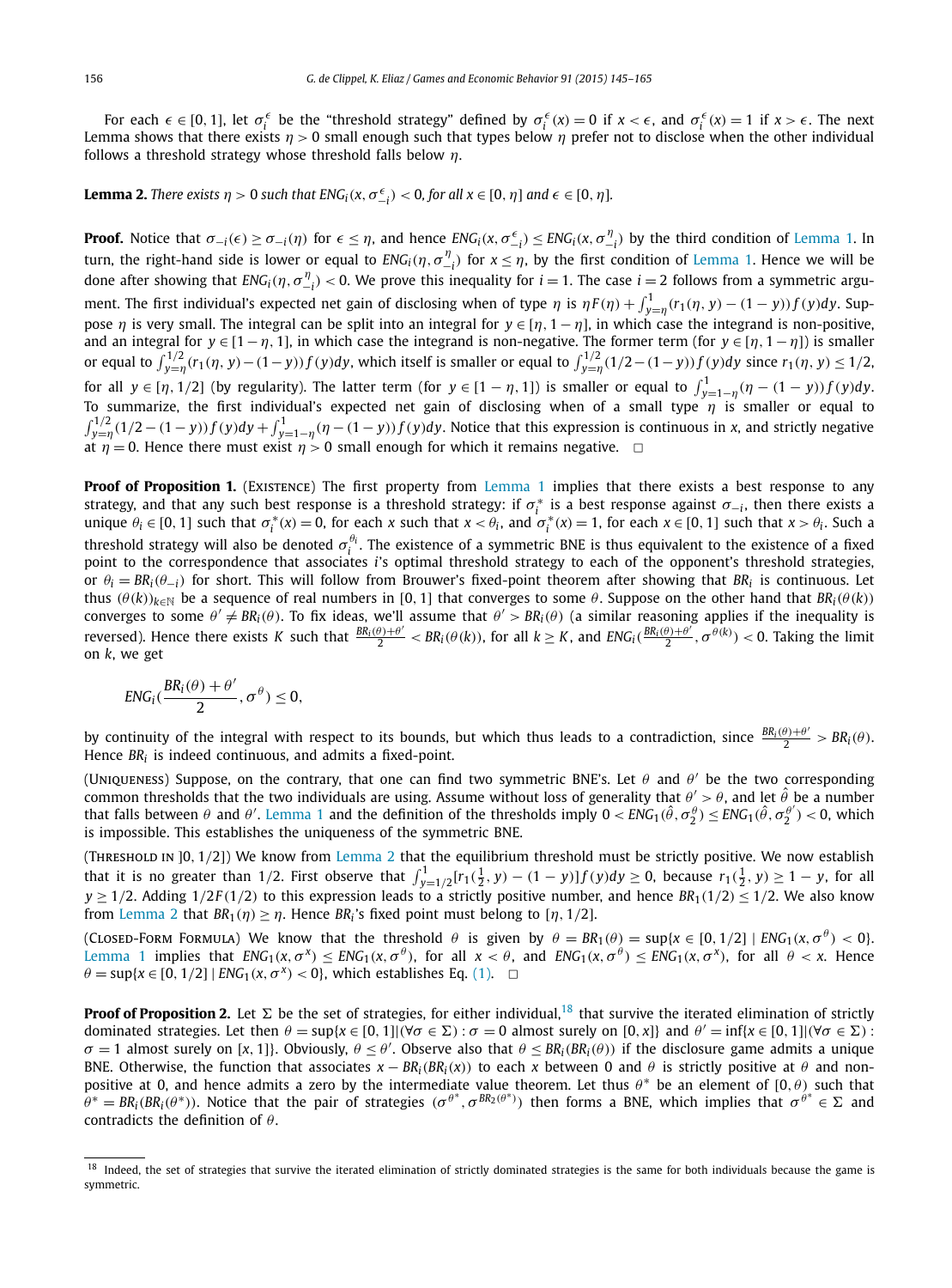<span id="page-12-0"></span>Any strategy in  for *i*'s opponent has him withhold his information for almost every type between 0 and *θ* . The more his opponent reveals, the lower *i*'s expected net gain, according to [Lemma 1.](#page-10-0) Hence if individual *i* wants to disclose his type when his opponent uses *σθ* , then a fortiori he wants to disclose it when his opponent plays some strategy in  (because there is more disclosure with *σθ* than with any strategy from ). This means that against any strategy in , individual *i*'s best response satisfies that he discloses his type whenever it is above  $BR_i(\theta)$ . Hence  $\theta' < BR_i(\theta)$ .

The third property in [Lemma 1](#page-10-0) implies that  $BR_i$  is non-increasing, and hence  $BR_i(\theta') \geq BR_i(BR_i(\theta))$ . In the same way  $\forall$  *θ* proved that  $\theta' \leq BR_i(\theta)$ , [Lemma 1](#page-10-0) and the definition of  $\theta$  implies that  $\theta \geq BR_i(\theta')$ , and hence  $\theta \geq BR_i(BR_i(\theta))$ , by transitivity. Combining this with our earlier observation, we conclude that  $θ = BR_i(BR_i(θ))$  and hence the pair of strategies *(σ<sup>θ</sup>, σ<sup>BR<sub>2</sub>(θ)*)</sup> forms a BNE. Uniqueness of the BNE implies that this is in fact the symmetric BNE. Hence we must also have that  $\theta = BR_i(\theta)$ , which implies that  $\theta' = \theta$ , and we are done proving that the unique symmetric BNE is also the unique profile of strategies that survive the iterated elimination of strictly dominated strategies when the disclosure game admits a unique BNE.  $\Box$ 

**Proof of Proposition 3.** Arguments developed in the proof of [Proposition 1](#page-4-0) imply that any BNE must involve threshold strategies. Hence, a BNE is efficient only if at least one of the two individuals follows a fully revealing strategy. To fix ideas, suppose that we have a BNE in which the second individual systematically reveals the option he is aware of. Note that the first individual's expected net gain from disclosing when of type  $\frac{1}{2}$  is given by

$$
\int\limits_{y=0}^1 [r_1(\frac{1}{2},y)-(1-y)]f(y)dy.
$$

This expression can be decomposed into two components: one where the opponent's type is below  $\frac{1}{2}$ , and another where his type is above  $\frac{1}{2}$ . The second component may be rewritten as follows. First, by anonymity,  $r_1(\frac{1}{2}, y) = r_2(y, \frac{1}{2})$ . Second, by ex-post efficiency,  $r_2(y, \frac{1}{2}) = 1 - r_1(y, \frac{1}{2})$ . Third, by symmetry of r,  $r_1(y, \frac{1}{2}) = r_1(\frac{1}{2}, 1 - y)$ . Making the change of variable  $y' \equiv 1 - y$ , it follows that the net expected gain of type  $\frac{1}{2}$  equals

$$
\int_{y=0}^{\frac{1}{2}} [r_1(\frac{1}{2}, y) - (1-y)] f(y) dy + \int_{y'=0}^{\frac{1}{2}} [1 - r_1(\frac{1}{2}, y') - y'] f(1-y') dy.
$$
 (6)

This expression is strictly positive, since  $f(x) > f(1-x)$ , for all  $x \ge 1/2$ , and hence the threshold for the first individual's best response strategy is strictly smaller than 1*/*2. Let's call it *θ* . Then the second individual's expected net gain of revealing when of type  $y = 0$  is equal to

$$
\int\limits_{x=\theta}^{1}(r_2(x,0)-(1-x))f(x)dx.
$$

Observe that  $\int_{x=1/2}^{1} (r_2(x,0) - (1-x)) f(x) dx \le 0$ , since  $r_2(x,0) \le (1-x)$ , for all x. Also, it must be that  $\int_{x=\theta}^{1/2} (r_2(x,0) - (1-x)) f(x) dx$ x))  $f(x)dx < 0$  for any regular r, as  $r_2(x, 0) \le r_2(0, 0) = 1/2 < 1 - x$ , for all  $0 < x < 1/2$ . Hence systematic revelation cannot be a best response when the other individual uses a threshold strategy that discloses some types below 1*/*2, and there is no way to achieve efficiency in any BNE of the disclosure game.  $\Box$ 

**Proof of Proposition 4.** Recall from [Proposition 1](#page-4-0) that the unique symmetric BNE of the disclosure game associated with any regular compromise rule involves threshold strategies, whose common threshold falls in the interior of [0,  $\frac{1}{2}$ ]. Let  $\theta$  be the threshold associated with  $r$ , and  $\theta'$  be the threshold associated with  $r'$ . Notice that

$$
ENC1r(\theta', \sigma_2^{\theta'}) \le 0.
$$
 (7)

Indeed, this inequality actually holds pointwise, since  $r' \geq r$  and the second individual withholds his information when  $y < \theta'$ , and is thus preserved through summation.

We now conclude the proof by showing that  $\theta \ge \theta'$ . Suppose, on the contrary, that  $\theta < \theta'$ , and let  $\hat{\theta}$  be a number that falls between *θ* and *θ* . Remember from [Lemma 1](#page-10-0) that an individual's expected net gain is increasing in his own type. Inequality (7) thus implies that  $ENG_1^r(\hat{\theta}, \sigma_2^{\theta'}) < 0$ . Remember also from [Lemma 1](#page-10-0) that an individual's expected net gain does not increase when the opponent reveals more, and hence  $ENG^r_1(\hat\theta,\sigma_2^\theta)<$  0. This contradicts the fact that the threshold strategies associated with *θ* form a BNE of the disclosure game associated with *r* (as it should be optimal for the first individual to reveal his type  $\hat{\theta}$  since it is larger than  $\theta$ ).  $\Box$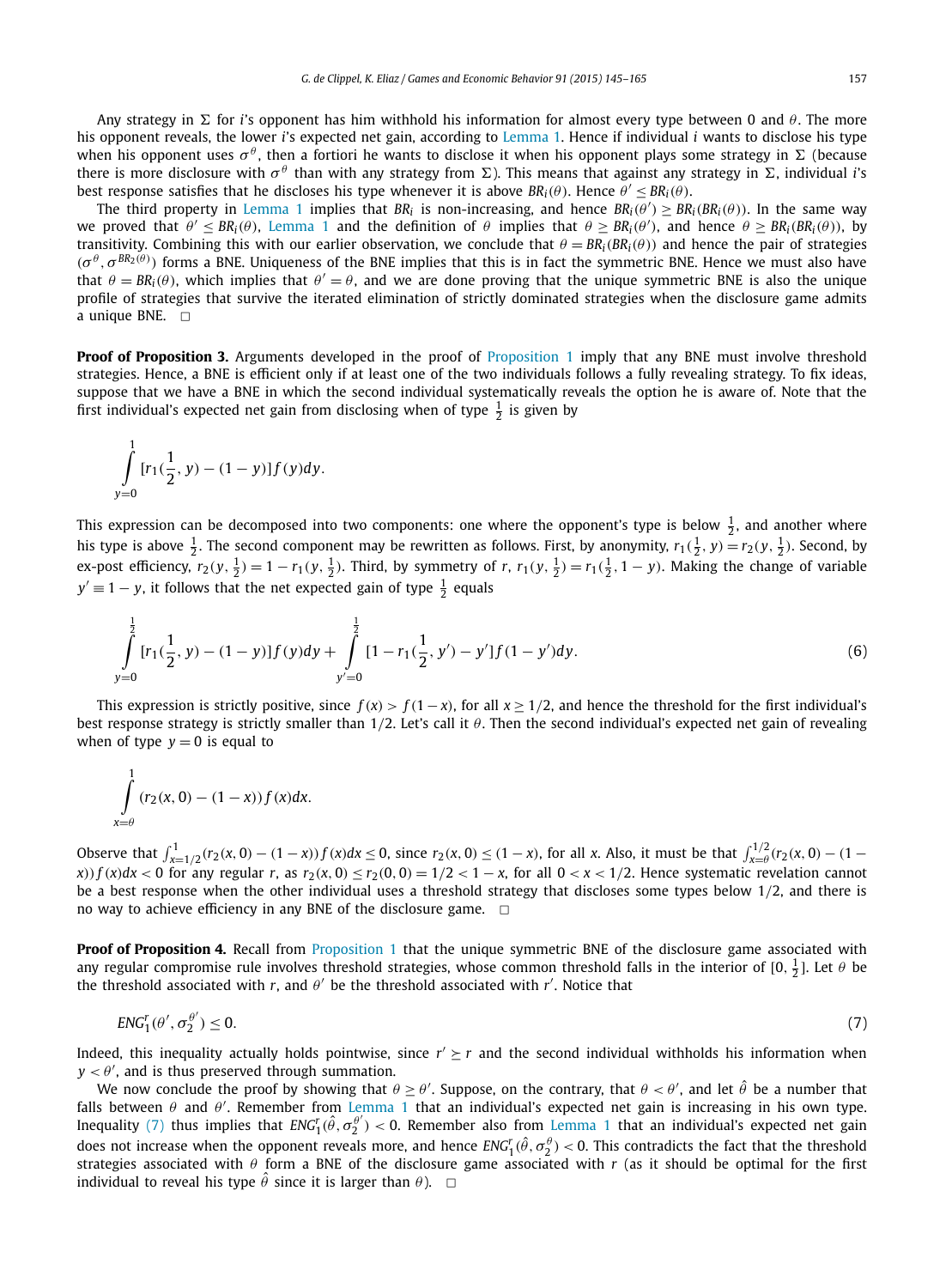**Proof of Corollary 1.** Let *x* be a number smaller or equal to 1/2. We must prove that  $r_N(x, y)$  is more advantageous to the first individual than  $r(x, y)$ , for all  $y \ge x$ . This is obvious when  $y \ge 1/2$  since the Nash solution picks the right-most option in that region. Since r is anonymous, it must be that  $r(x, x) = (1/2, 1/2)$ . Monotonicity implies that  $r_1(x, y) \le 1/2$  for each *y* ∈ [*x*, 1/2], hence, the desired inequality when compared to the Nash solution which always picks 1/2 in that region.  $\Box$ 

**Proof of Proposition 5.** If *f* is symmetric, then expression [\(6\)](#page-12-0) is equal to zero, and hence the first individual's best response to the fully revealing strategy is to reveal if and only if his type is larger or equal to 1*/*2. Let's check now that systematic revelation is a best response for the second individual. Notice that

$$
\int_{x=1/2}^{1} (r_2(x, 0) - (1-x)) f(x) dx
$$

cannot be strictly negative, as the second individual's expected net gain of disclosing would then be negative when his type is very small. Given that  $r_2(x, 0) \le 1 - x$ , for all  $x \in [1/2, 1]$  and that  $r_2$  is continuous, it must thus be that  $r_2(x, 0) = 1 - x$ , for all  $x \in [1/2, 1]$ . The third regularity condition implies that  $r_2(x, y) = 1 - x$ , for all  $y \le 1/2$  and all  $x \in [1/2, 1 - y]$ . The second regularity condition then implies that  $r_2(x, y) = \max\{1 - x, y\}$  if  $\max\{1 - x, y\} \le 1/2$  and  $\min\{1 - x, y\}$  if min{1 − *x, y*} ≥ 1*/*2. Similar conditions apply for the first individual's payoffs, by anonymity. Consider now a case where both *x* and *y* are no larger than 1*/*2. The third regularity condition implies that the first individual's payoff is no larger than  $r_1(1/2, y) = 1/2$  and the second individual's payoff is no larger than  $r_2(x, 1/2) = 1/2$ . Hence  $r(x, y) = (1/2, 1/2)$ . Anonymity implies that a similar argument applies when both *x* and *y* are no smaller than 1*/*2. Hence *r* must coincide with the Nash solution. When *r* is the Nash solution, the second individual is indifferent between revealing or not when of type  $y = 0$ given that the opponent systematically reveals. Hence full disclosure is a best response and we have identified an efficient BNE.  $\Box$ 

**Proof of Proposition 6 (Existence).** We prove that the strategy  $\tau^*$  is indeed part of a symmetric BNE. We start by showing that reporting at  $\tau^*(x)$  is optimal, for any  $x \in [0, \theta]$ . Consider first the possibility of revealing at positive times. The function *τ* <sup>∗</sup> being invertible on [0*, θ*[, we can identify any positive time with the type speaking at that time. The expected utility from revealing at  $\tau^*(z)$  when of type *x* is equal to

$$
U(z|x) := xF(z)e^{-\delta \tau^*(z)} + \int_{y=z}^1 (1-y)e^{-\delta \tau^*(y)}f(y)dy,
$$

for each  $z \in [0, \theta]$ . This expression is differentiable, and the derivative is equal to

$$
xf(z)e^{-\delta\tau^*(z)} - \delta x(\tau^*)'(z)F(z)e^{-\delta\tau^*(z)} - (1-z)f(z)e^{-\delta\tau^*(z)},
$$

or

$$
\frac{(1-z)}{z}f(z)(x-z)e^{-\delta\tau^*(z)}
$$

after rearranging the terms and using the definition of  $\tau^*$  to compute  $(\tau^*)'$ . We see that the first order condition is satisfied at  $z = x$ , and that the derivative is positive when  $z < x$  and negative when  $x < z$ . Hence there is no profitable deviation to a positive time different from *τ* <sup>∗</sup>*(x)*, when of type *x*. Deviating to report at zero is not profitable either, as the expected payoff in that case is  $xF(\theta) + \int_{y=\theta}^{1} r_1(x, y) f(y) dy$ , which is equal to  $U(\theta|x) + \int_{y=\theta}^{1} (r_1(x, y) - (1-y)) f(y) dy$ . For any  $\epsilon > 0$ small enough, using the third regularity condition, this last expression is lower or equal to

$$
U(\theta|x) + \int_{y=\theta-\epsilon}^{1} (r_1(\theta-\epsilon,y) - (1-y)) f(y) dy + \int_{y=\theta-\epsilon}^{\theta} ((1-y) - r_1(\theta-\epsilon,y)) f(y) dy.
$$

The second term is negative, for all  $\epsilon > 0$ , by definition of  $\theta$ . Hence, taking the limit when  $\epsilon$  decreases to zero, we get that the expected utility of reporting at zero is no greater than  $U(\theta|x)$ , which in turn, by our previous reasoning, is smaller than the expected utility of reporting at *τ*(*x*). This establishes the optimality of  $τ^*$ , for any type strictly in between 0 and  $θ$ .

Consider now a type  $x \in ]\theta, 1]$ . The expected utility of revealing at a time *t* is equal to  $U(z|x)$ , where *z* is the unique real number in [0,  $\theta$ [ such that  $\tau^*(z) = t$ . Our earlier reasoning regarding *U*'s derivative implies that this expected utility is strictly lower than  $U(\theta|x)$  (since  $z < \theta \le x$ ), which is equal to  $xF(\theta) + \int_{y=\theta}^{1}(1-y)f(y)dy$ . Notice that  $\int_{y=\theta}^{\theta+\epsilon}(r_1(x, y) - (1-y)f(y)dy)$ y)) $f(y)$ dy converges to zero as  $\epsilon$  decreases to zero. Hence  $U(z|x) < U(\theta|x) + \int_{y=\theta}^{\theta+\epsilon} (r_1(x,y)-(1-y)) f(y) dy,$  for any  $\epsilon > 0$ that is small enough. This in turn implies that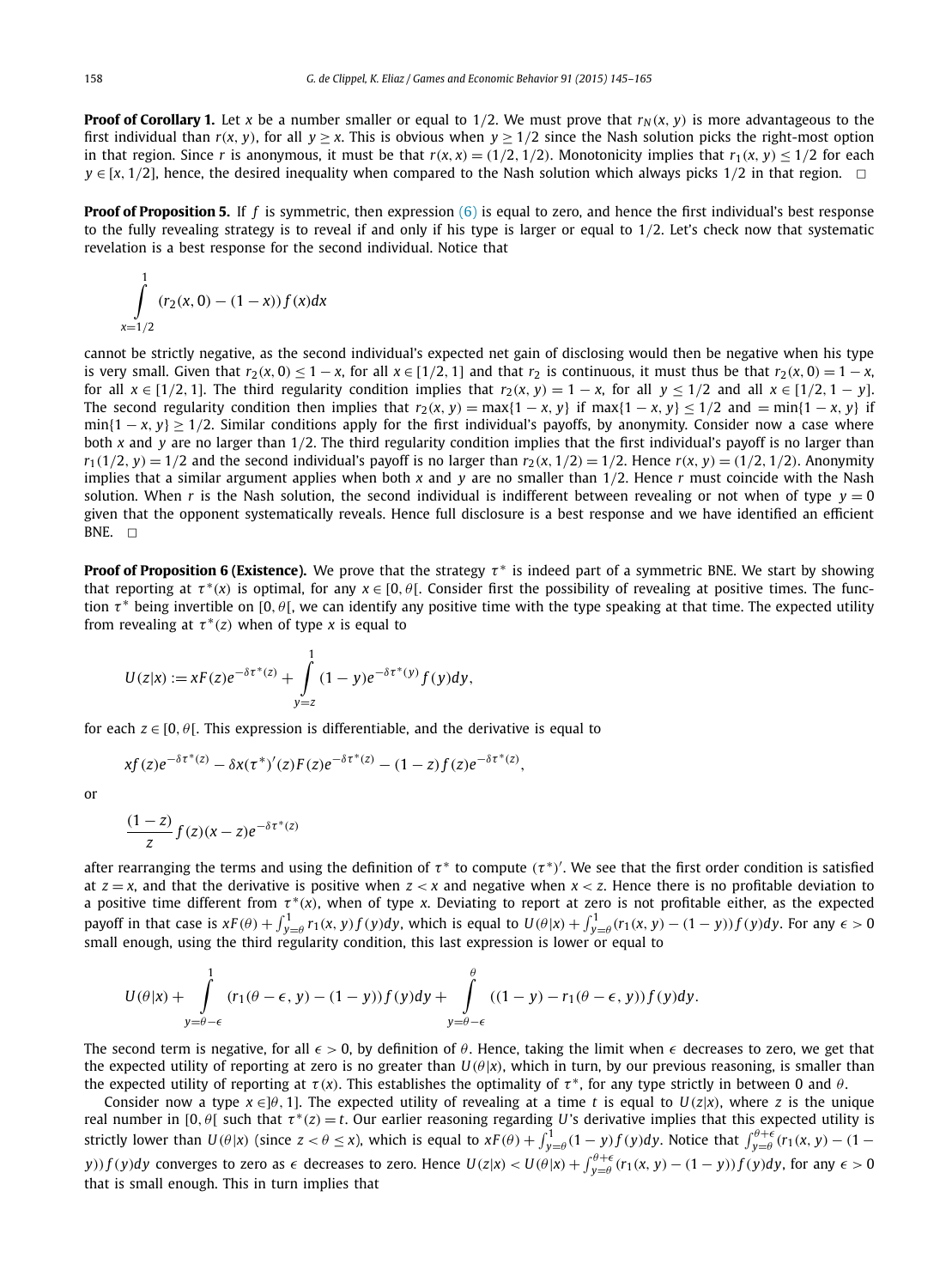$$
U(z|x) < U(\theta|x) + \int\limits_{y=\theta}^{\theta+\epsilon} (r_1(x,y) - (1-y))f(y)dy + \int\limits_{y=\theta+\epsilon}^1 (r_1(\theta+\epsilon,y) - (1-y))f(y)dy,
$$

by definition of  $\theta$ . Applying now the third regularity condition ( $\epsilon$  is small enough so that  $x > \theta + \epsilon$ ), we conclude that

$$
U(z|x) < U(\theta|x) + \int\limits_{y=\theta}^{\theta+\epsilon} (r_1(x,y)-(1-y))f(y)dy + \int\limits_{y=\theta+\epsilon}^1 (r_1(x,y)-(1-y))f(y)dy.
$$

The right-hand side is the expected utility for type *x* of revealing at zero, and we have thus proved the optimality of *τ* <sup>∗</sup> for any type no smaller than *θ* .

Finally, if  $x = \theta$ , then a similar reasoning as in the last paragraph implies that revealing at a positive time leads to a payoff that is no larger than  $U(\theta|\theta) = \theta F(\theta) + \int_{y=\theta}^{1}(1-y)f(y)dy$ . Revealing at zero gives the expected payoff  $\theta F(\theta)$  +  $\int_{y=\theta}^{1} r_1(x, y) f(y) dy$ . The condition  $\int_{y=\theta}^{1} (r_1(\theta, y) - (1-y)) f(y) dy \ge 0$  thus guarantees that revealing at zero is optimal for type  $\theta$ .  $\Box$ 

**Proof of Proposition 6 (Uniqueness).** Let *r* be a regular compromise rule that satisfies condition [\(3\),](#page-6-0) and let  $\tau$  be a strategy that is part of a symmetric BNE in the original dynamic game. We have to show that  $\tau = \tau^*$ . We proceed in various steps.

Step 1. The probability of having a type disclose at any given strictly positive time or at infinity (i.e. not disclose at all) is zero. Formally,  $\int_{y \in \tau^{-1}(\infty)} f(y) dy = 0$  and  $\int_{y \in \tau^{-1}(t)} f(y) dy = 0$ , for all  $t > 0$ .

**Proof.** We start by proving that  $\int_{y\in\tau^{-1}(\infty)}f(y)dy=0.$  Suppose, to the contrary, that  $\int_{y\in\tau^{-1}(\infty)}f(y)dy>0.$  Let  $x>0$  be such that  $\tau(x) = \infty$ . The first individual's expected net gain from disclosing at a time *t* instead of  $\infty$  is:

$$
e^{-\delta t}x \int\limits_{y \in \tau^{-1}(\infty)} f(y)dy + \int\limits_{y \in \tau^{-1}([t,\infty[)} (e^{-\delta t}x - e^{-\delta \tau(y)}(1-y))f(y)dy
$$
  
+ 
$$
\int\limits_{y \in \tau^{-1}([t])} e^{-\delta t}(r_1(x,y) - (1-y))f(y)dy,
$$

which is equal to *e*−*δ<sup>t</sup>* times

$$
x \int_{y \in \tau^{-1}(\infty)} f(y) dy + \int_{y \in \tau^{-1}(]t, \infty[)} (x - e^{-\delta(\tau(y) - t)} (1 - y)) f(y) dy
$$
  
+ 
$$
\int_{y \in \tau^{-1}(\{t\})} (r_1(x, y) - (1 - y)) f(y) dy,
$$

which is greater or equal to

$$
x \int\limits_{y \in \tau^{-1}(\infty)} f(y) dy - \int\limits_{y \in \tau^{-1}(]t, \infty[)} f(y) dy,
$$

since both x and  $r_1(x, y)$  are non-negative, and both 1 — y and  $e^{-\delta(\tau(y)-t)}(1-y)$  are no larger than 1. The first term of this last expression is strictly positive, and independent of *t*, while the second can be made as small as needed by taking *t* large enough, as  $\lim_{t\to\infty}\int_{y\in\tau^{-1}({]t},\infty[)}f(y)dy=0$  by measurability of  $\tau.$ 

We now check the second part of this first step: if  $t \in ]0, \infty[$ , then  $\int_{y \in \tau^{-1}(t)} f(y) dy = 0$ . Let  $\bar{x}$  be the supremum of  $\tau^{-1}(t)$ , and <u>x</u> be the infimum of  $\tau^{-1}(t)$ . For expositional convenience, we start by assuming that both the infimum and the supremum are reached in  $\tau^{-1}(t)$ , but we will show at the end of the proof how our argument extends to the more general case.

We start by assuming that  $x \le 1 - \bar{x}$ . Hence  $1 - y \ge r_1(\underline{x}, y)$ , for all  $y \in \tau^{-1}(t)$ . In addition,  $1 - y > r_1(\underline{x}, y)$  for each  $y \in \tau^{-1}(t)$  such that  $y < 1/2$ , as a consequence of the third regularity condition (Monotonicity), and the fact that  $r_1(x, x)$  = 1/2. We now prove that  $\int_{y \in \tau^{-1}(t) \cap [0,1/2[} f(y) dy = 0$ . Otherwise, the previous reasoning implies that  $\int_{y \in \tau^{-1}(t)} ((1-y)$  $r_1(x, y)$ *f*  $(y)dy > 0$ . Given that  $\tau$  is a measurable function, we know that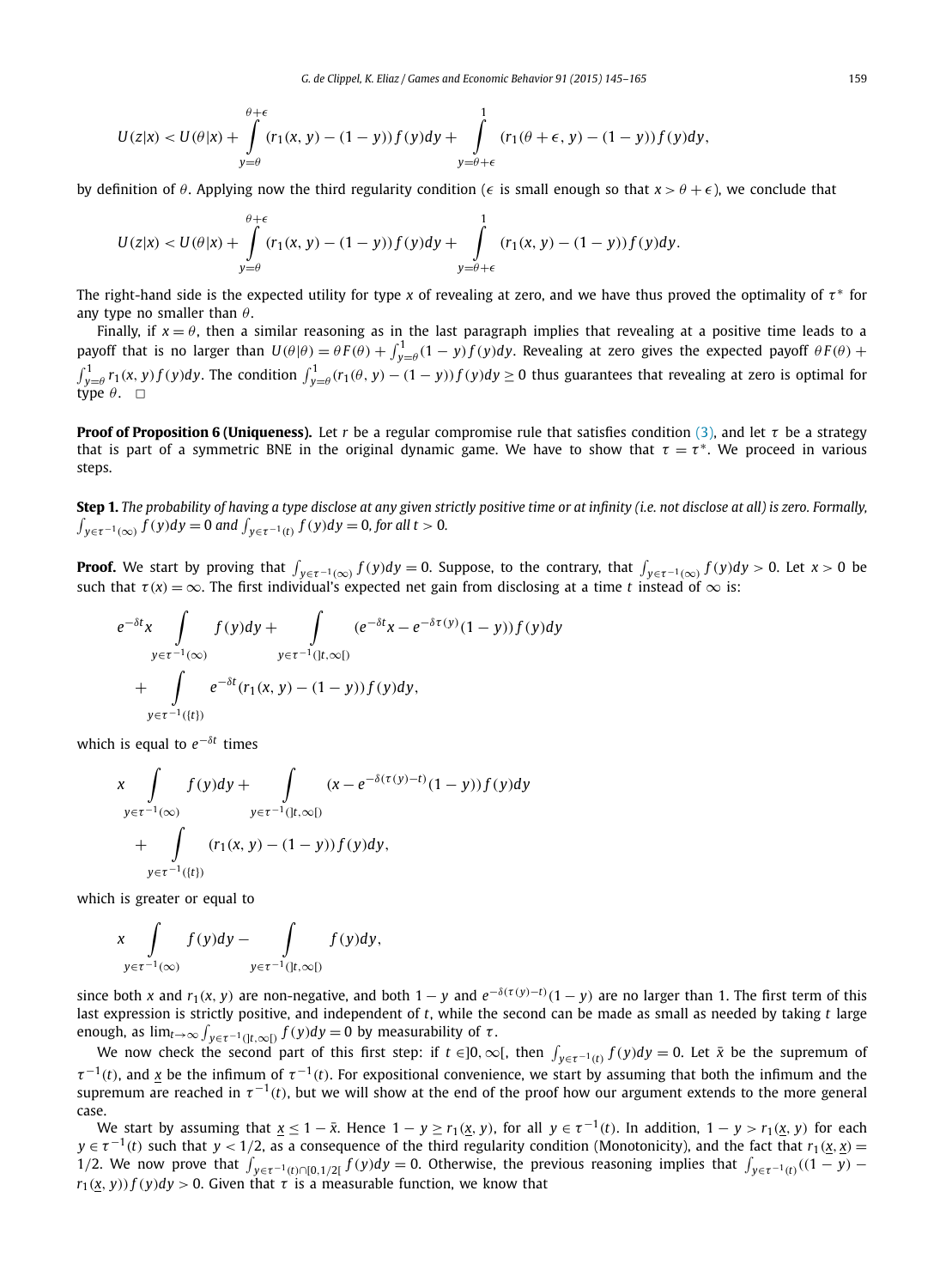$$
\lim_{k\to\infty}\int\limits_{y\in[0,1] \text{ s.t. } t<\tau(y)\leq t+\frac{1}{k}}f(y)dy=\int\limits_{y\in[0,1] \text{ s.t. } t<\tau(y)\leq \lim_{k\to\infty} t+\frac{1}{k}}f(y)dy=0,
$$

and hence one can always find a *k* as large as necessary such that there is a very small probability for the other individual to speak in between *t* and  $t + \frac{1}{k}$ . The first individual's expected net gain of disclosing at  $t + \frac{1}{k}$  instead of *t* when of type *x* is

$$
\underline{x}(e^{-\delta(t+\frac{1}{k})}-e^{-\delta t})\int\limits_{y\in\tau^{-1}(]t+\frac{1}{k},\infty]}f(y)dy+\int\limits_{y\in\tau^{-1}(t+\frac{1}{k})}(e^{-\delta(t+\frac{1}{k})}r_{1}(\underline{x},y)-e^{-\delta t}\underline{x})f(y)dy+\int\limits_{y\in\tau^{-1}(]t,t+\frac{1}{k}[)}(e^{-\delta\tau(y)}(1-y)-e^{-\delta t}\underline{x})f(y)dy+\int\limits_{y\in\tau^{-1}(t)}e^{-\delta t}((1-y)-r_{1}(\underline{x},y))f(y)dy,
$$

which is larger or equal to *e*−*δ<sup>t</sup>* times

$$
\underline{x}(e^{-\delta/k} - 1) \int y \in \tau^{-1}([t + \frac{1}{k}, \infty])} f(y)dy - \underline{x} \int y \in \tau^{-1}([t, t + \frac{1}{k}])} f(y)dy
$$
  
+ 
$$
\int_{y \in \tau^{-1}(t)} ((1 - y) - r_1(\underline{x}, y)) f(y)dy,
$$

as it is indeed easy to check that the integrand of the second and third terms from the previous expression are both larger or equal to −*xe*−*δ<sup>t</sup>* . The first two terms of the last expression can be made as small as needed by choosing a *k* large enough, while the third one is strictly positive independently of *k*, and hence the possibility of a profitable deviation, which contradicts the fact that  $\tau$  is part of a symmetric BNE. Hence we have proved, by contradiction, that  $\int_{y\in\tau^{-1}(t)\cap[0,1/2[}f(y)dy=0,$ and hence that  $\int_{y \in \tau^{-1}(t)} f(y) dy = \int_{y \in \tau^{-1}(t) \cap [1/2,1]} f(y) dy$ . If  $\bar{x} \le 1/2$ , then we are done proving that  $\int_{y \in \tau^{-1}(t)} f(y) dy = 0$ . Let's thus assume that  $\bar{x} > 1/2$ .

Notice that  $\bar{x}\geq r_1(\bar{x},y)$ , for each  $y\in\tau^{-1}(t)$  such that  $y\geq 1/2$ . In fact,  $\bar{x}>r_1(\bar{x},y)$  for each  $y\in\tau^{-1}(t)$  such that  $y>1/2$ , as a consequence of condition (4) in the main paper, and the third regularity condition (Monotonicity). Hence  $\int_{y\in\tau^{-1}(t)}(\bar x$  $r_1(\bar{x},y))f(y)dy > 0$  if  $\int_{y \in \tau^{-1}(t)\cap]1/2,1]}f(y)dy > 0.$  In that case, one can construct a profitable deviation to a  $t' < t$  for type  $\bar{x}$  (similar argument to the one developed in the previous paragraph). To avoid this contradiction, one must accept that  $\int_{y \in \tau^{-1}(t) \cap ]1/2,1]} f(y) dy = 0$ . Combined with the result of the previous paragraph, one concludes that  $\int_{y \in \tau^{-1}(t)} f(y) dy = 0$ , as desired.

A similar argument applies in the case where  $x \ge 1 - \bar{x}$ , except that one must start to work with  $\bar{x}$  to show that  $\int_{y \in \tau^{-1}(t) \cap ]1/2,1]} f(y) dy = 0$ , and then work with <u>x</u> to conclude.

We now consider the case where  $\chi$  and  $\bar{x}$  do not necessarily belong to  $\tau^{-1}(t)$ . Again, we provide the argument only for the case were  $x \le 1 - \bar{x}$ , a similar argument applying if the inequality is reversed. Let  $(x_n)_{n \in \mathbb{N}}$  be a decreasing sequence in  $\tau^{-1}(t)$  that converges to x, and let  $(\bar{x}_n)_{n\in\mathbb{N}}$  be an increasing sequence in  $\tau^{-1}(t)$  that converges to  $\bar{x}$  such that  $x_n \leq 1 - \bar{x}_n$ , for each *n*. For notational simplicity, let  $\alpha_n$  be the following real number:

$$
\alpha_n := \int\limits_{y \in \tau^{-1}(t) \cap [\underline{x}_n, \bar{x}_n]} ((1-y) - r_1(\underline{x}_n, y)) f(y) dy,
$$

for each  $n \in \mathbb{N}$ . Notice first that these numbers are non-decreasing in *n*. Indeed, consider  $m < n$ . We have:

$$
\alpha_n = \int_{y \in \tau^{-1}(t) \cap [\underline{x}_n, \underline{x}_m]} ((1 - y) - r_1(\underline{x}_n, y)) f(y) dy + \int_{y \in \tau^{-1}(t) \cap [\underline{x}_m, \overline{x}_m]} ((1 - y) - r_1(\underline{x}_n, y)) f(y) dy
$$
  
+ 
$$
\int_{y \in \tau^{-1}(t) \cap [\overline{x}_m, \overline{x}_n]} ((1 - y) - r_1(\underline{x}_n, y)) f(y) dy.
$$

Since  $\underline{x}_n \leq 1 - \overline{x}_n$ , we must have  $r_1(\underline{x}_n, y) \leq 1 - y$ , for each  $y \in [\underline{x}_n, \overline{x}_n]$ , and hence the first and the third terms must be non-negative. The third regularity condition also implies that the second term is larger or equal to  $\alpha_m$ , since  $x_m \ge x_n$ , and hence  $\alpha_n \geq \alpha_m$ , as desired.

We now show that  $\int_{y\in\tau^{-1}(t)\cap[0,1/2]}f(y)dy=0.$  Otherwise, there exists N such that  $\int_{y\in\tau^{-1}(t)\cap[0,1/2]\cap[\underline{X}_n,\bar{X}_n]}f(y)dy>0$ , for each  $n \ge N$ . The reasoning that we did at the beginning of the proof when the infimum and the supremum are reached implies that *α*<sup>*n*</sup> > 0, for each *n* ≥ *N*, and in particular *α*<sup>*N*</sup> > 0. Notice that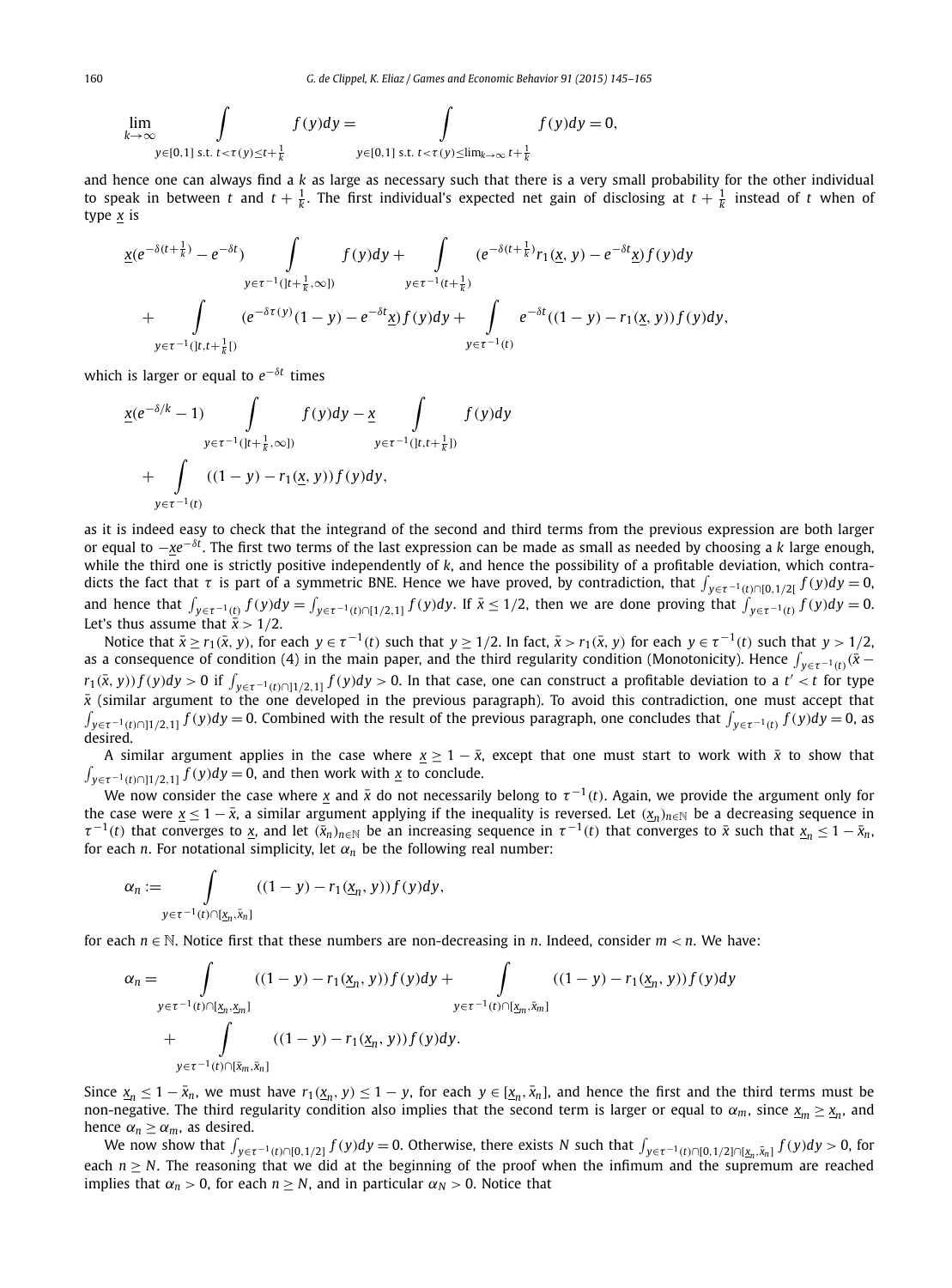$$
\int_{y \in \tau^{-1}(t)} ((1 - y) - r_1(\underline{x}_n, y)) f(y) dy = \alpha_n + \int_{y \in \tau^{-1}(t) \setminus [\underline{x}_n, \overline{x}_n]} ((1 - y) - r_1(\underline{x}_n, y)) f(y) dy,
$$

for each  $n \geq N$ . The first term is larger or equal to  $\alpha_N$ , which is strictly larger than 0 and independent of *n*, while the second term converges towards zero as n increases, since the integrand is bounded and  $\int_{y\in\tau^{-1}(t)\setminus[\underline{x}_n,\bar{x}_n]}f(y)dy$  converges towards zero, and we are done proving that the expression on the left-hand side must be strictly positive for *n* large enough. As before, this implies that the first individual of type  $x_n$  prefers to disclose his type slightly later than at *t*, thereby contradicting the definition of a BNE. It must thus be the case that  $\int_{y\in\tau^{-1}(t)\cap[0,1/2]}f(y)dy=0$ , as desired.

Adapting the argument to show that  $\int_{y\in\tau^{-1}(t)\cap[1/2,1]}f(y)dy=0$  when the infimum and the supremum are not reached, and thereby conclude the proof, is similar and left to the reader.  $\Box$ 

**Step 2.**  $\tau$  is strictly decreasing with respect to time: if  $x' > x$  and  $\tau(x) > 0$ , then  $\tau(x') < \tau(x)$ ; if  $x' > x$  and  $\tau(x) = 0$ , then  $\tau(x') = 0$ .

**Proof.** Let  $x, x' \in [0, 1]$  such that  $x' > x$  and  $\int_{y \in [0, 1]} \int_{s.t. \tau(y) > \tau(x)} f(y) dy > 0$ .

By definition of BNE,  $ENC_1(\tau(x')$  vs.  $\tau(x), x') \ge 0$ . If  $\tau(x') > \tau(x)$ , then<sup>19</sup>  $ENC_1(\tau(x')$  vs.  $\tau(x), x) > 0$ , which contradicts the optimality of reporting at  $\tau(x)$  when of type *x*. Hence, it must be that  $\tau(x') \leq \tau(x)$ .

Suppose now that  $\tau(x) > 0$ . We know from the previous paragraph that  $\tau(x'') \leq \tau(x)$ , for all  $x'' \in ]x, x'[$ . Step 1 implies that there exists  $x'' \in ]x, x'[$  such that  $\tau(x'') < \tau(x)$ . The reasoning from the previous paragraph implies that  $\tau(x') \leq \tau(x'')$ , and hence  $\tau(x') < \tau(x)$ .

We have thus established the two desired properties, but under the assumption that  $\int_{y\in[0,1]}$  s.t.  $\tau(y)>\tau(x)\int(y)dy>0.$  We now show that this inequality must in fact hold for any  $x > 0$ . Suppose first that *x* is such that  $τ(x) = 0$ . If the inequality does not hold, then it means that the opponent will reveal his type with probability 1 at time 0. Then it is easy to check that  $\int_{y\in[0,1]}r_1(x,y)f(y)dy < \int_{y\in[0,1]}(1-y)f(y)dy$ , for any  $x\in[0,1]$  that is small enough. A reasoning similar to the one developed in the third paragraph of the proof of Step 1 would imply a contradiction, namely that a slight delay is a profitable deviation for any such x. Consider now an x such that  $\tau(x) > 0$ , let  $t^* = \inf_{y \in [0,x]} \tau(y)$ , and let  $(x_k)_{k \in \mathbb{N}}$  be a sequence in [0*, <sup>x</sup>*] such that *(τ (xk))k*∈<sup>N</sup> decreases towards *<sup>t</sup>*<sup>∗</sup> as *<sup>k</sup>* tends to infinity. Since *τ* is measurable, we have:

$$
\lim_{k\to\infty}\int\limits_{y\in\tau^{-1}(|\tau(x_k),\infty|)}f(y)dy=\int\limits_{y\in\tau^{-1}(|\lim_{k\to\infty}\tau(x_k),\infty|)}f(y)dy=\int\limits_{y\in\tau^{-1}(|t^*,\infty|)}f(y)dy.
$$

Notice that the right-most expression must be strictly positive. We just proved this if *t*<sup>∗</sup> = 0, while, if *t*<sup>∗</sup> *>* 0, then the opponent does not speak before *t*<sup>∗</sup> if his type is no greater than *x*, and the probability of him speaking at *t*<sup>∗</sup> is zero, by Step 1. Hence there exists  $K \in \mathbb{N}$  such that  $\int_{y \in [0,1]} s.t. \tau(y) > \tau(x_k) f(y) dy > 0$ , for all  $k \geq K$ . The result from the previous paragraph implies that  $\tau(x) \le \tau(x_k)$ , for all such k's, and hence  $\tau(x) = t^*$ , and  $\int_{y \in [0,1]} \int_{s.t.} \tau(y) > \tau(x) \int_{x} f(y) dy > 0$ .

**Step 3.** Let  $\alpha = \inf\{x \in [0, 1] | \tau(x) = 0\}$ . Then  $\tau$  is continuous on  $]0, \alpha[$ , and  $\lim_{x \to \alpha_-} \tau(x) = 0$ .

**Proof.** Let  $x \in ]0, \alpha]$ , and let  $(x_k)_{k \in \mathbb{N}}$  be a sequence in [0, x] that converges to x. Step 2 implies that  $\tau(x_k) \ge \tau(x)$ , for all *k* ∈ N. Suppose, to the contrary of what we want to prove, that there exists *η* > 0 and *K* ∈ N such that  $τ(x_k) > τ(x) + η$ , for all *k* ≥ *K*. This implies that no type reveals after *τ (x)* and before *τ (x)* + *η*. Indeed, suppose on the contrary that there exists y such that  $\tau(y) \in \{ \tau(x), \tau(x) + \eta \}$ . Step 2 implies that y is strictly smaller than x, and hence there exists  $k > K$  such that  $y < x_k < x$ . Step 2 implies that  $\tau(x_k) < \tau(y) < \tau(x) + \eta$ , which contradicts the definition of K. Consider now a type y for which  $\tau(y)$  is very close to the inf{ $\tau(z)|\tau(z) \geq \tau(x) + \eta$ } (i.e. y is smaller than x, but very close to it). Then revealing a bit earlier, let's say at  $\tau(x) + \frac{\eta}{2}$  instead of  $\tau(y)$ , is a profitable deviation since the loss, coming from the opponent's types between *y* and *x*, can be made as small as needed, while the gain is larger than the gain from getting *y* earlier by at least *η*/2 units of time for all the opponent's type who reveal after  $τ(y)$  (*y* is strictly positive if close enough to *x*, and so there is a positive probability that the opponent reveals after  $τ(y)$ ). This contradicts the optimality of revealing *y* at  $τ(y)$ , and hence we have established left-continuity on  $[0, \alpha]$ , and that  $\lim_{x\to\alpha_-} \tau(x) = 0$ . A similar reasoning applies to show the right-continuity on  $]0, \alpha[$ .  $\Box$ 

**Step 4.**  $\tau(x) = 0$  *if and only if*  $x \in [\theta, 1]$ *, where* 

$$
\theta = \sup\{x \in [0, 1/2] | \int_{y=x}^{1} (r_1(x, y) - (1 - y)) f(y) dy < 0\}.
$$

<sup>&</sup>lt;sup>19</sup> The second term in the definition of the expected net gain, as stated before the statement of this proposition, is zero, by Step 1.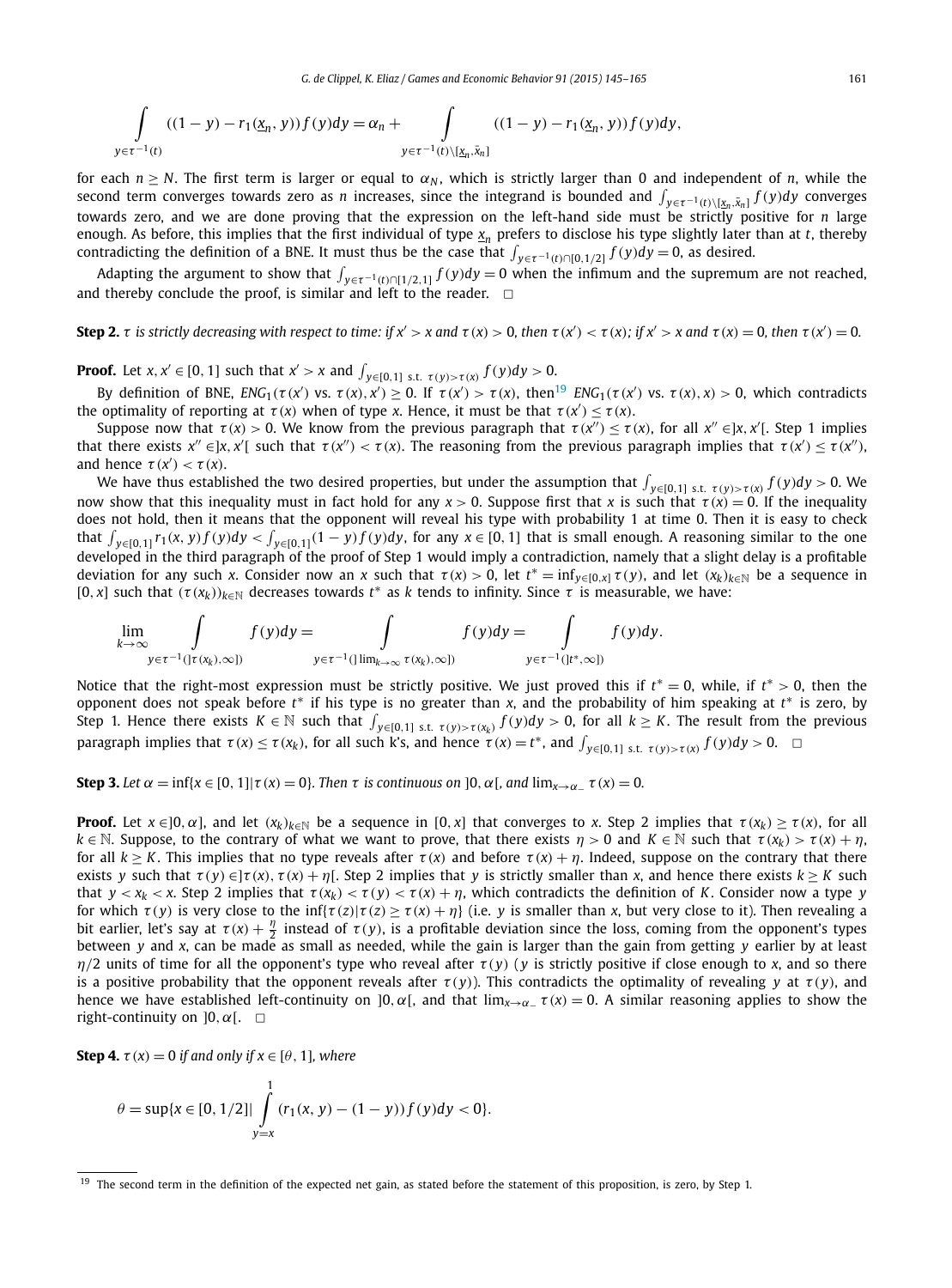**Proof.** Observe first that the function  $g:[0,1/2]\to\mathbb{R}$  that associates  $\int_x^1(r_1(x, y)-(1-y))f(y)dy$ , to any  $x\in[0,1/2]$ , is strictly increasing. Suppose that  $x' > x$ . We have:

$$
g(x') = \int_{y=x'}^{1} (r_1(x', y) - (1 - y)) f(y) dy \ge \int_{y=x'}^{1} (r_1(x, y) - (1 - y)) f(y) dy
$$
  
> 
$$
\int_{y=x}^{1} (r_1(x, y) - (1 - y)) f(y) dy = g(x).
$$

The weak inequality follows from the third regularity condition, while the strict inequality follows from the fact that  $r_1(x, y) - (1 - y) < 0$ , for each  $y \in ]x, x'$ , as  $1 - y > 1/2$  and  $r_1(x, y) \le 1/2$  (as a consequence of the second and third regularity conditions), for all such y's. Notice also that  $g(0) < 0$ . Indeed,  $r_1(0, y) \le 1 - y$ , for all  $y \in [1/2, 1]$ , by the first regularity condition, and  $r_1(0, y) \leq 1/2 < 1 - y$ , for all  $y \in [0, 1/2[$ , by the second and third regularity conditions. Notice finally that  $g(1/2) \ge 0$ , as  $r_1(1/2, y) \ge 1 - y$ , for each  $y \in [1/2, 1]$ , by the first regularity condition. Hence  $\theta$  is well-defined,  $g(x) < 0$ , for each  $x \in [0, 1/2]$  such that  $x < \theta$ , and  $g(x) > 0$ , for each  $x \in [0, 1/2]$  such that  $x > \theta$ .

We now prove that  $\tau(x) > 0$ , for each  $x < \theta$ . Otherwise, there exists  $x < \theta$  such that  $\tau(x) = 0$ . Then  $g(x) < 0$ , and hence

$$
\int\limits_{y=\alpha}^{1} r_1(x, y) < \int\limits_{y=\alpha}^{1} (1-y) f(y) dy,
$$

where  $\alpha = \inf\{y \in [0, 1] | \tau(y) = 0\}$ , because  $r_1(x, y) \le 1 - y$ , for each  $y \in [\alpha, x]$ , by the first regularity condition. A reasoning similar to the one we did in the third paragraph in the proof of Step 1 implies that an individual of type *x* can improve his payoff by reporting at some small positive time rather than at zero, thereby contradicting the optimality of τ. Hence  $\tau(x) > 0$ , for each  $x < \theta$ , as desired.

We now prove that  $τ(x) = 0$ , for each  $x > θ$ . First notice that  $τ(x) = 0$ , for each  $x > 1/2$ . Suppose, on the contrary, that  $\tau(x) > 0$ , for some  $x > 1/2$ . The expected net gain of reporting at 0 instead is strictly positive, as  $r_1(x, y) - (1 - y) > 0$ , for all the opponent's types *y* that report at 0, and  $x > 1 - y$ , for all the opponent's types  $y > x$  that report at a positive time lower than  $\tau(x)$ . So  $\tau(x) = 0$ , for each  $x > 1/2$ , and we have proved the statement for  $\theta = 1/2$ . Suppose now that  $\theta < 1/2$ . As before, let  $\alpha = \inf\{y \in [0, 1] | \tau(y) = 0\}$ . We know that  $\alpha \le 1/2$ . Suppose, to the contrary of what we want to prove, that *α* > *θ*. Let then *x* be smaller than *α*, but very close to it. Hence  $\tau(x)$  > 0. The expected net gain of revealing at zero instead is equal to:

$$
\int_{y=\alpha}^{1} (r_1(x, y) - (1-y)) f(y) dy + \int_{y=x}^{\alpha} (x - e^{-\delta \tau(y)} (1-y)) f(y) dy + x(1 - e^{-\delta \tau(x)}) \int_{y=0}^{x} f(y) dy,
$$

which is greater or equal to

$$
\int_{y=\alpha}^{1} (r_1(x, y) - (1-y)) f(y) dy + \int_{y=x}^{\alpha} (x - e^{-\delta \tau(y)} (1-y)) f(y) dy,
$$

which is equal to

$$
\int_{y=x}^{1} (r_1(x, y) - (1-y)) f(y) dy + \int_{y=x}^{\alpha} (x - e^{-\delta \tau(y)}(1-y) - r_1(x, y) + (1-y)) f(y) dy.
$$

Notice that the first term is  $g(x)$ , which is strictly positive if  $x > \theta$ , and increasing with x. The second term, on the other hand, can be made as small as desired, by choosing *x* large enough, so as to be as closed as needed to *α*. Hence the expected net gain for such a type to reveal at zero is strictly positive, which contradicts the optimality of τ. This concludes the proof that  $\tau(x) = 0$ , for each  $x > \theta$ .

Finally, we prove that  $\tau(\theta) = 0$ . We have proved that  $\theta = \alpha$ . If  $\tau(\theta) > 0$ , then  $\tau(x) > \tau(\theta)$ , for all  $x < \alpha$ , by Step 2, and  $\lim_{x\to\alpha} \tau(x) > 0$ , which would contradict Step 3. Hence  $\tau(\theta) = 0$ , and we are done proving Step 4.  $\Box$ 

**Step 5.**  $\tau$  is differentiable on ]0,  $\theta$ [, and  $\tau'(x) = \frac{(1-2x)f(x)}{\delta x F(x)}$ , for all  $x \in ]0, \theta[$ .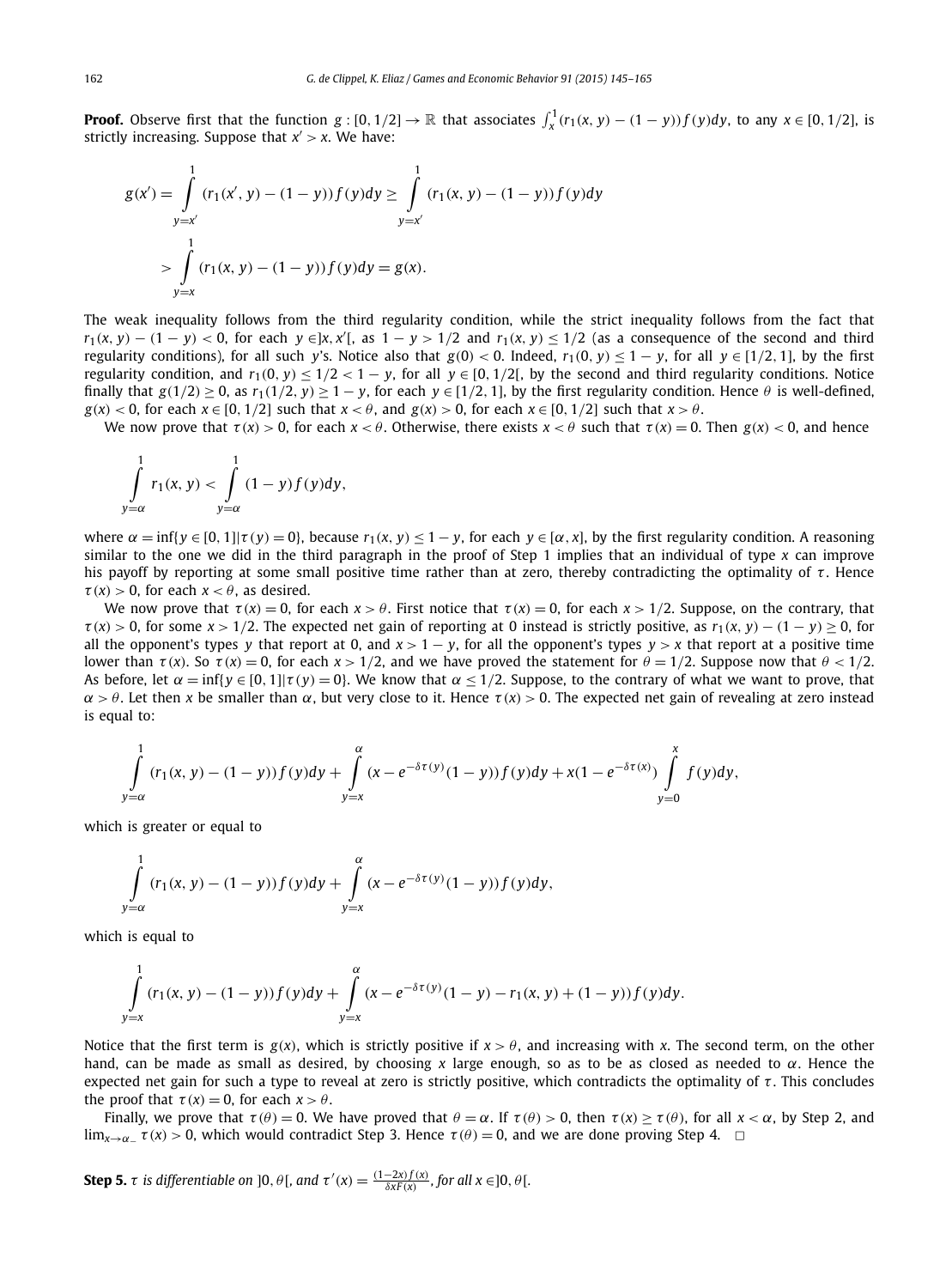<span id="page-18-0"></span>**Proof.** Let  $x \in ]0, \theta[$ . The expected net gain of revealing at  $\tau(x + \epsilon)$  instead of  $\tau(x)$  is equal to:

$$
\int\limits_{y=x}^{x+\epsilon} (xe^{-\delta \tau (x+\epsilon)} - (1-y)e^{-\delta \tau (y)}) f(y) dy + x(e^{-\delta \tau (x+\epsilon)} - e^{-\delta \tau (x)}) \int\limits_{y=0}^{x} f(y) dy,
$$

which is also equal to

$$
-\int\limits_{y=x}^{x+\epsilon}(1-y)e^{-\delta\tau(y)}f(y)dy+x(e^{-\delta\tau(x+\epsilon)}F(x+\epsilon)-e^{-\delta\tau(x)}F(x)).
$$

In order for *τ* to be optimal, it must be that this expression is non-positive. Dividing by  $\epsilon$ , and taking the limit when  $\epsilon$ decreases to 0, we get:

$$
-e^{-\delta\tau(x)}(1-2x)f(x)-x\delta\lim_{\epsilon\to 0+}\left[\frac{\tau(x+\epsilon)-\tau(x)}{\epsilon}\right]e^{-\delta\tau(x)}F(x)\leq 0.
$$

A similar reasoning applied to the case that type  $x + \epsilon$  is not better off by reporting at  $\tau(x)$  gives

$$
e^{-\delta \tau(x)}(1-2x)f(x)+x\delta \lim_{\epsilon \to 0+} \left[\frac{\tau(x+\epsilon)-\tau(x)}{\epsilon}\right]e^{-\delta \tau(x)}F(x) \leq 0.
$$

Combining the two previous inequalities, we conclude that

$$
\lim_{\epsilon \to 0_+} \left[ \frac{\tau(x + \epsilon) - \tau(x)}{\epsilon} \right] = -\frac{(1 - 2x)f(x)}{\delta xF(x)}.
$$

A similar reasoning with  $\epsilon < 0$  implies that

$$
\lim_{\epsilon \to 0_-} \left[ \frac{\tau(x + \epsilon) - \tau(x)}{\epsilon} \right] = -\frac{(1 - 2x)f(x)}{\delta x F(x)},
$$

which concludes the proof of this step.  $\Box$ 

# **Step 6.**  $\tau = \tau^*$ .

**Proof.** Step 4 establishes that  $\tau = \tau^*$  on [*θ*, 1]. Step 5 implies that  $\tau = C + \tau^*$  on [0, *θ*], for some real number *C*. The fact that  $\lim_{x\to\theta_-} \theta(x) = 0$ , implies that  $C = 0$ , and establishes that  $\tau = \tau^*$  on [0, 1].  $\Box$ 

**Proof of Proposition 7.** Given the characterization of the symmetric BNE in [Proposition 6,](#page-6-0) we see that proving  $\tau'(x) \le \tau(x)$ , for each  $x \in [0, 1]$ , is equivalent to proving  $\theta' \leq \theta$ , where  $\theta$  and  $\theta'$  are the thresholds defined in [\(4\)](#page-6-0) for *r* and *r'* respectively. Suppose, to the contrary of what we want to prove, that  $\theta' > \theta$ . Then for any  $\epsilon > 0$  small enough so that  $\theta' - \epsilon > \theta$ , we have  $\int_{y=\theta'-\epsilon}^{1}(r_1(\theta'-\epsilon,y)-(1-y))f(y)dy\geq0$ , by definition of  $\theta$ . Since  $r'\geq r$ , we must also have  $\int_{y=\theta'-\epsilon}^{1}(r_1'(\theta'-\epsilon,y)-t)dy$  $(1 - y)$  $f(y)dy \ge 0$ , but this contradicts the definition of  $\theta'$ . Hence  $\theta' \le \theta$ , as desired.  $\Box$ 

**Proof of Proposition 8.** Assume  $\theta_s > \theta_D$  and let  $\hat{\theta}$  be a type between  $\theta_D$  and  $\theta_S$ . Consider the static disclosure game first. Assume individual *j* uses the symmetric equilibrium strategy associated with the threshold θ<sub>S</sub>. Then for type *x* of individual *i*, the expected net gain from disclosing, given by  $xF(\theta_S) + \int_{\theta_S}^1 [r_i(x, y) - (1 - y)] f(y) dy$  is positive for all  $x > \theta_S$ and negative for all  $x < \theta_s$ . In particular, it is negative for  $x = \hat{\theta} < \theta_s$ . Since  $\hat{\theta}F(\theta_s)$  is strictly positive, it follows that  $\int_{\theta_{\mathcal{S}}}^{1}[r_{i}(\hat{\theta},y)-(1-y)]f(y)dy < 0$ . Because  $\theta_{\mathcal{S}} \leq \frac{1}{2}$ , we have that  $1-y > \hat{\theta}$  for all  $\hat{\theta} \leq y \leq \theta_{\mathcal{S}}$ . Hence,  $r_{i}(\hat{\theta},y) \leq (1-y)$  for all  $\hat{\theta} \le y \le \theta_S$ . Therefore,  $\int_{\hat{\theta}}^1 [r_i(\hat{\theta}, y) - (1 - y)] f(y) dy < 0$ . This contradicts the definition of  $\theta_D < \hat{\theta}$  in [Proposition 6.](#page-6-0)

**Proof of Proposition 9.** The ex-ante expected sum of payoffs is equal to

$$
1 - \theta_{\rm S}^2 \tag{8}
$$

since the sum of the individuals' payoffs equals 1 when at least one of them discloses his option, and 0 otherwise. Since both individuals are ex-ante symmetric, the ex-ante expected payoff of each is equal to  $(1 - \theta_{\mathcal{S}}^2)/2$ .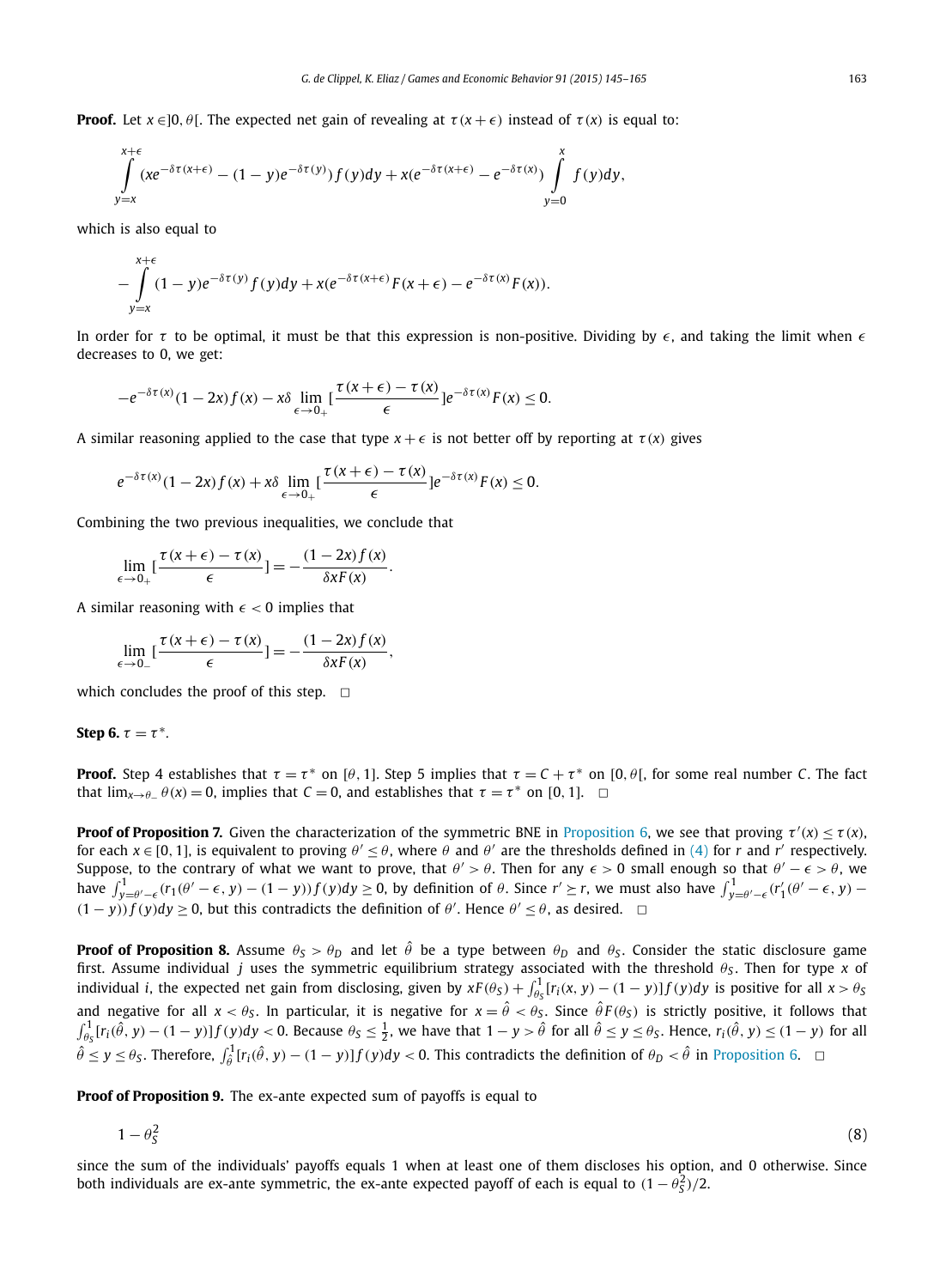A similar reasoning implies that the sum of individuals' ex-ante expected payoffs in the symmetric BNE of the dynamic game is equal to

$$
1 - \theta_D^2 + \int_{x=0}^{\theta_D} \int_{y=0}^{\theta_D} e^{-\delta \tau (\max\{x, y\})} dxdy, \text{ where}
$$
\n
$$
\tau(x) = \int_{-\infty}^{\theta_D} \frac{1 - 2y}{\delta y^2} dy = -\frac{1}{\delta \theta_D} + \frac{1}{\delta x} - \frac{2}{\delta} \ln \theta_D + \frac{2}{\delta} \ln x
$$
\n(10)

*x* for  $x \leq \theta_D$  and uniform  $f$ .

Note that the last term in  $(9)$  is equal to

$$
\int_{x=0}^{\theta_D} \int_{y=0}^x e^{-\delta \tau(x)} dxdy + \int_{x=0}^{\theta_D} \int_{y=x}^{\theta_D} e^{-\delta \tau(y)} dxdy.
$$
\n(11)

Note that the second term in (11) may be rewritten as  $\int_{y=0}^{\theta_D} \int_{x=0}^y e^{-\delta \tau(y)} dx dy$ , and (11) itself may be rewritten as  $2\int_{x=0}^{\theta_D}\int_{y=0}^x e^{-\delta\tau(x)}dxdy$  or  $2\int_{x=0}^{\theta_D}xe^{-\delta\tau(x)}dx$ . From (10) it follows that  $e^{-\delta\tau(x)}=e^{1/\theta_D}\cdot e^{-1/x}\cdot\theta_D^2\cdot x^{-2}$ . Therefore, (11) may also be rewritten as

$$
2\int\limits_{x=0}^{\theta_D} [e^{1/\theta_D} \cdot \theta_D^2 \cdot \frac{e^{-1/x}}{x}] dx = -2e^{1/\theta_D} \cdot \theta_D^2 \cdot E_i(-\frac{1}{\theta_D}).
$$

Substituting this expression into (9) tells that the sum of individuals' ex-ante expected payoffs in the symmetric BNE of the dynamic game is equal to

$$
1 - \theta_D^2 - 2e^{1/\theta_D} \cdot \theta_D^2 \cdot E_i(-\frac{1}{\theta_D}).
$$
\n
$$
(12)
$$

Symmetry implies that the each individual's ex-ante expected payoff is 1*/*2 of this expression. Note it does not depend on the discount factor.

Substituting into [\(8\)](#page-18-0) and (12) the equilibrium thresholds of the Nash solution are *(* <sup>√</sup><sup>3</sup> <sup>−</sup> <sup>1</sup>*)/*4 and <sup>1</sup>*/*4 for the static and dynamic games, respectively (see the supplementary online appendix for details on this computation). Using these threshold values, one can check that the ex-ante expected payoffs for the Nash rule is superior in the static game.<sup>20</sup>  $\Box$ 

**Proof of Proposition 10.** The proof methodology is comparable to that of [Proposition 6,](#page-6-0) and is thus relegated to the supplementary online appendix.  $\Box$ 

**Proof of Proposition 11.** (*r*<sup>∗</sup> is regular) *r*<sup>∗</sup> is clearly anonymous and efficient. Monotonicity follows at once from the definition of  $r^*$  in the following cases: *(i)* When starting from two points on the same side of the 45 degree line  $u_2 = u_1$ and changing only one of the points such that both still remain on the same side of  $u_2 = u_1$ , and *(ii)* When starting from  $(x, g(x))$  and  $(z, g(z))$  with  $g(x) > x$ ,  $g(z) < z$  and  $g(x) \ge z$ , and changing  $(z, f(z))$  into  $(z', f(z'))$  while keeping  $(x, f(x))$ fixed such that it is still the case that  $g(x) \ge \max\{z', g(z')\}.$ 

By symmetry, Monotonicity must be established in one last case: starting from  $(x, g(x))$  and  $(z, g(z))$  with  $g(x) > x$ ,  $g(z) < z$ ,  $g(x) > z$  and  $g(z) > x$ , and changing  $(x, g(x))$  into  $(x', g(x'))$  such that  $g(x') > z$ . To do this, we check the sign of the derivative of  $r_1^*$  with respect to its first component in this last region. It is helpful to do the following change of variable. For each  $(x, g(x))$  falling in that last region, let  $\alpha$  be the absolute value of the slope of the line joining  $(z, g(z))$  to  $(x, g(x))$ . Vice versa, each *α >* 1 determines a unique *(x, g(x))* that falls in that region (at the intersection of *X* and the line of slope  $-\alpha$  that goes through (z, g(z))). Let  $\delta = x + g(x)$  (note that this is the utilitarian surplus). Then, for each  $\alpha > 1$ , we have  $\delta(\alpha)/2 = g(z) + \alpha(z - r_1^*(x(\alpha), g(z))),$  or  $r_1^*(x(\alpha), g(z)) = z - \frac{\delta(\alpha) - 2g(z)}{2\alpha}$ . Let now  $\epsilon$  be any small strictly positive number. We have:

$$
\frac{r_1^*(x(\alpha+\epsilon), g(z)) - r_1^*(x(\alpha), g(z))}{\epsilon} = \frac{\delta(\alpha)\alpha + \delta(\alpha)\epsilon - 2g(z)\epsilon - \alpha\delta(\alpha+\epsilon)}{2\alpha(\alpha+\epsilon)\epsilon}.
$$

<sup>20</sup> Computing expected payoffs for the dynamic game requires knowing the value of the exponential integral at −4. Using numerical techniques, this value can be known with high precision. We can use for instance [Harris'](#page-20-0) (1957) computation, which is precise up to the 18th decimal. Using comparable precision for the other operations needed to compute expected payoffs, we get 0*.*483253175473054852 in the static game, and 0*.*481646603118815964 in the dynamic game.